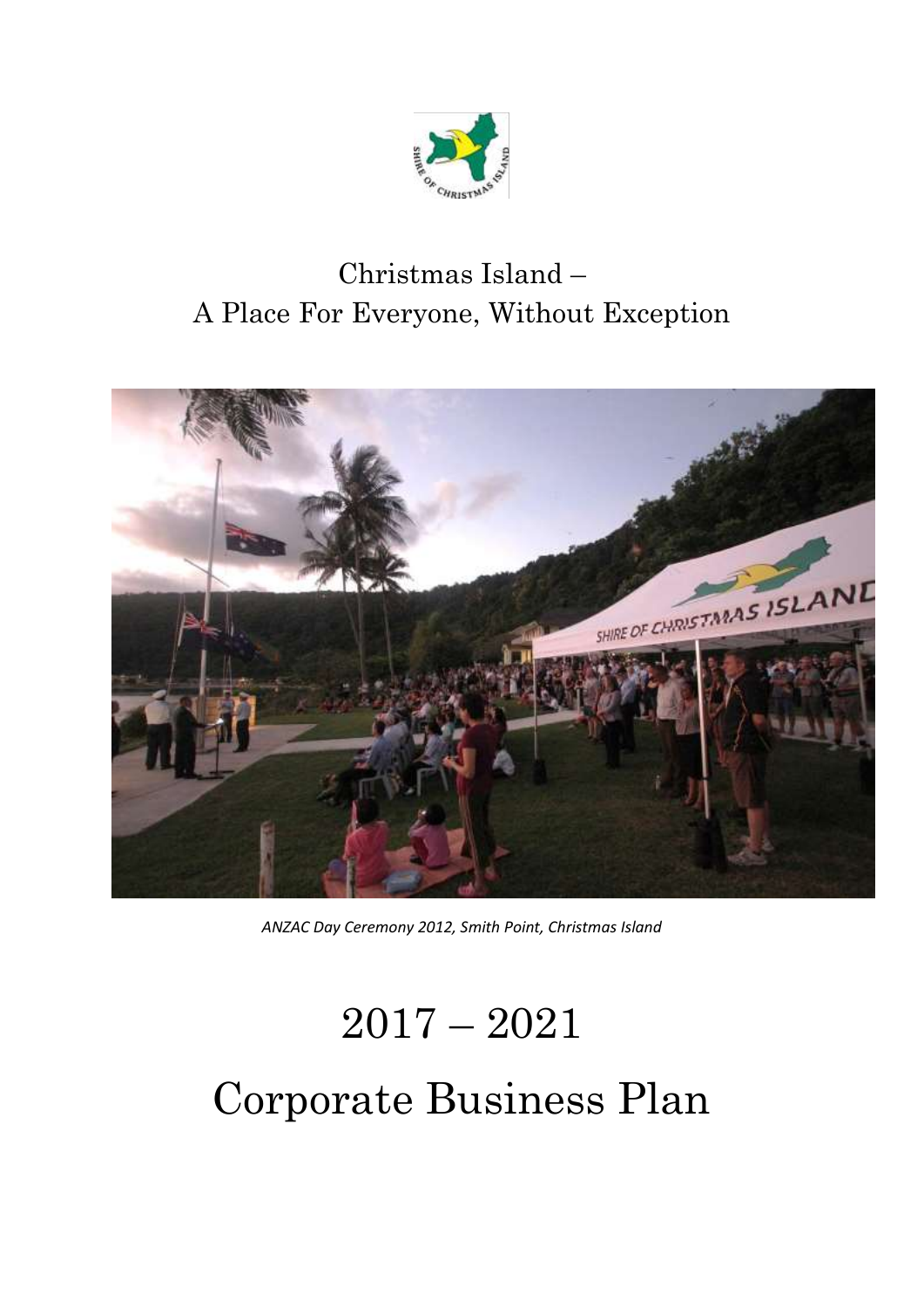## **Contents**

| <b>Message from the Chief Executive Officer</b>                 | 3  |
|-----------------------------------------------------------------|----|
| Introduction                                                    | 5  |
| WA Local Government Integrated Planning and Reporting Framework | 6  |
| The Planning Cycle                                              | 7  |
| <b>Strategic Direction</b>                                      | 7  |
| Key Points of the Plan                                          | 8  |
| a) A Tourism Ready Footing                                      | 8  |
| i) Dual Use Pathway Program                                     | 8  |
| ii) Streetscapes                                                | 9  |
| iii) Sport and Recreation Facilities                            | 11 |
| iv) Sports Hall Foreshore Development                           | 12 |
| v) Local Festival Calendar Support                              | 13 |
| vi) Accessibility Improvements                                  | 14 |
| b) Road Asset Management Focus                                  | 15 |
| i) Murray Road Drumsite                                         | 15 |
| ii) Outer Road Network Management                               | 15 |
| <b>Council's Roles</b>                                          | 17 |
| <b>Organisational Structure</b>                                 | 19 |
| <b>Themes and Actions</b>                                       | 20 |
| Land Use Planning                                               | 21 |
| Infrastructure Planning                                         | 22 |
| <b>Economic Diversification</b>                                 | 23 |
| Protecting the Natural Environment                              | 24 |
| Community Capacity, Health and Wellbeing                        | 24 |
| Governance and Institutional Capacity                           | 27 |
| <b>Financial Implications</b>                                   |    |
| 4 Year Financial Profile                                        | 28 |
| How Will We Know If The Plan is Succeeding?                     | 29 |
| <b>Bibliography</b>                                             | 31 |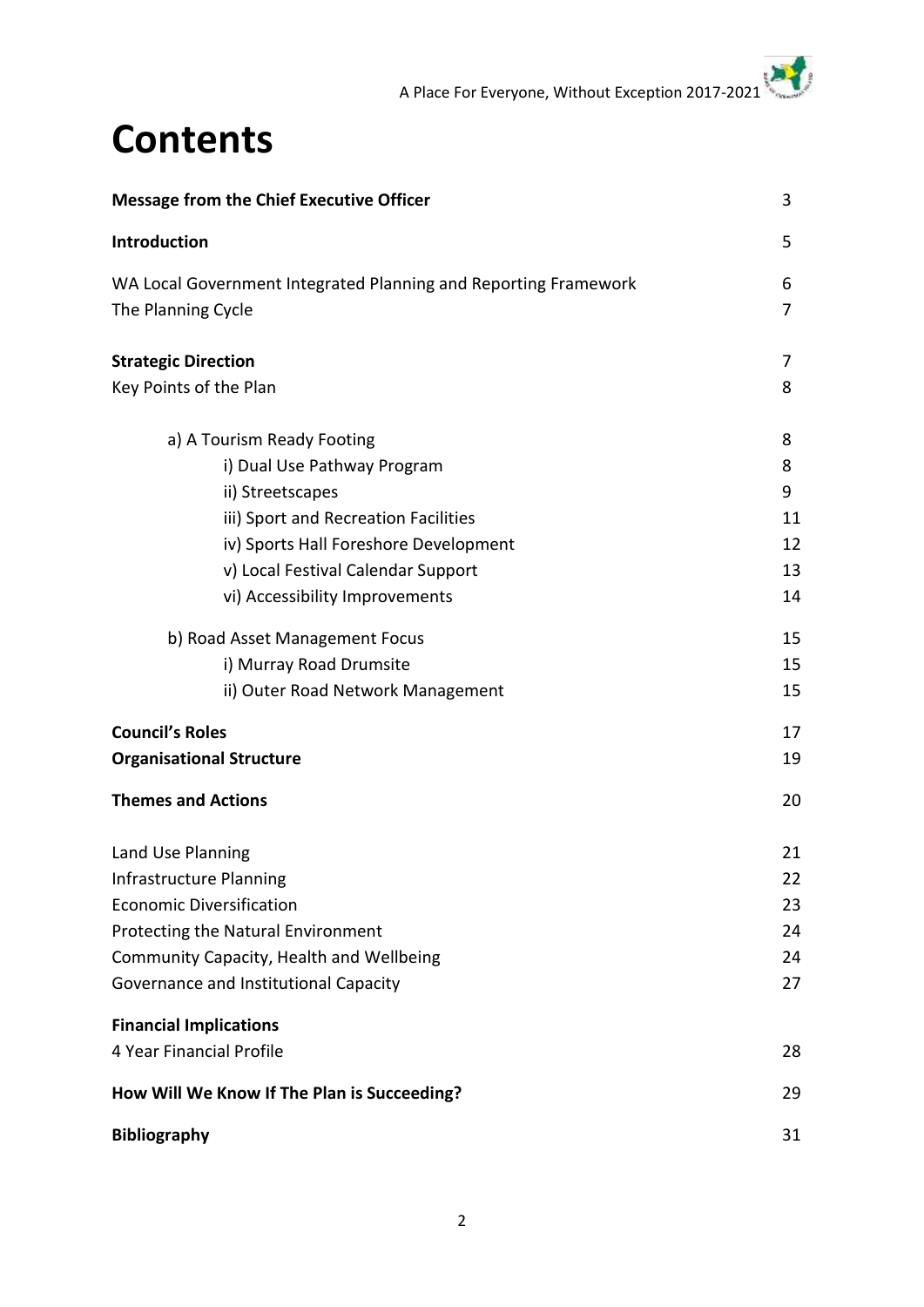#### **Message from the Chief Executive Officer**

The Shire of Christmas Island Corporate Business Plan 2017-2021 is the four year plan that will outline Council's actions to accomplish the final component of its 10 year Strategic Community Plan, the 'CI 2021 Plan.' It seeks to build on the progress of the first corporate business plan and to build on the meaning to the motto adopted in the 'CI 2021 Plan' - Christmas *Island, a Place for Everyone, Without Exception.*

The Corporate Business Plan will chart how Council will deliver on the community's vision for itself over the next four years, taking into account that the 'CI 2021 Plan' will have its review in 2017 to give final orientation to its 10 year scope.

The last Corporate Business Plan saw a completion of a number of the early objectives in the 'CI 2021 Plan' including the release of Light Industrial Area land for local economic development, establishment of an Indian Ocean Territories Regional Development Organisation of which the Council has a permanent seat and a successful partnership between SOCI and Parks Australia in implementing the Management Plan for Control of Cats and Rats on CI with a \$50,000 grant in 2012 that sourced significant tools for invasive species eradication that continues to be used today.

The Shire of Christmas Island aims to commit to its standing practice of maintaining a balanced budget to achieve community goals and believes that the execution thereof is affordable within the rates profile that Christmas Island has and in conjunction with grant funding from the Commonwealth of Australia.

Unique to Christmas Island's Strategic Community Plan amongst all local government authorities in WA, is the fact that it contains actions items from other levels of government, community organisations and that it is steered by a community populated Planning Forum committee quarterly. This enables a level of transparency and moreover accountability to achieving items in the Strategic Community Plan for all stakeholders.

The Corporate Business Plan will utilise this Planning Forum in the annual monitoring and evaluation of the Key Points of the Plan to ensure accountability to the community and island stakeholders.

Council will use this mechanism to assist in drafting its Annual Budget which is itself a one year plan for the delivery of services and activities in the four year Corporate Business Plan.

Council will continue to host the Planning Forum meetings and encourage other stakeholders to commit to their action items listed in the 10 Year Strategic Community Plan.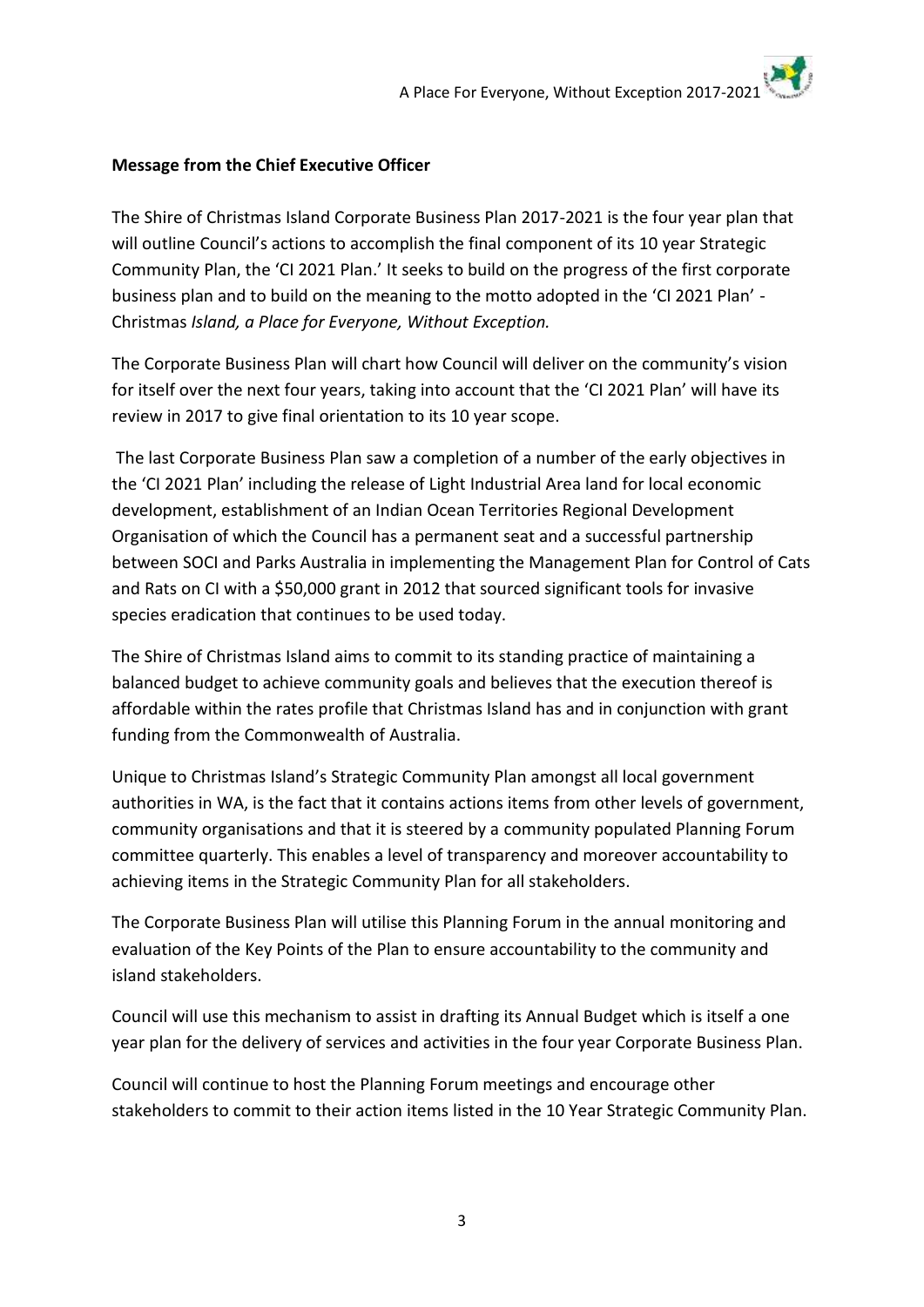Council's two key themes for this Corporate Business Plan are 'A Tourism Ready Footing' and 'Road Asset Management Focus.' Council will endeavour to bring the island to a more tourism ready state by actioning the items it can as a municipal authority to present a better experience for visitors and locals alike. It will also take advantage of a new model of performance accountability for roads funding and continue to display itself as an efficient and value for money road network operator island stakeholders.

Along with all the Councillors and staff, we are pleased to present the Shire of Christmas Island Corporate Business Plan 2017 – 2021 as an outline of how we wish to complete the components of the 'CI 2021' 10 Year Strategic Community Plan.

David Price Chief Executive Officer



*2012 Economic Development Summit, Tai Jin House, Christmas Island. The Economic Development Consultative Group (precursor to the IOTRDO) launches [www.indianoceanterritories.com.au,](http://www.indianoceanterritories.com.au/) completing item ED1, ED2 and ED8 of the 'CI 2021 Plan'*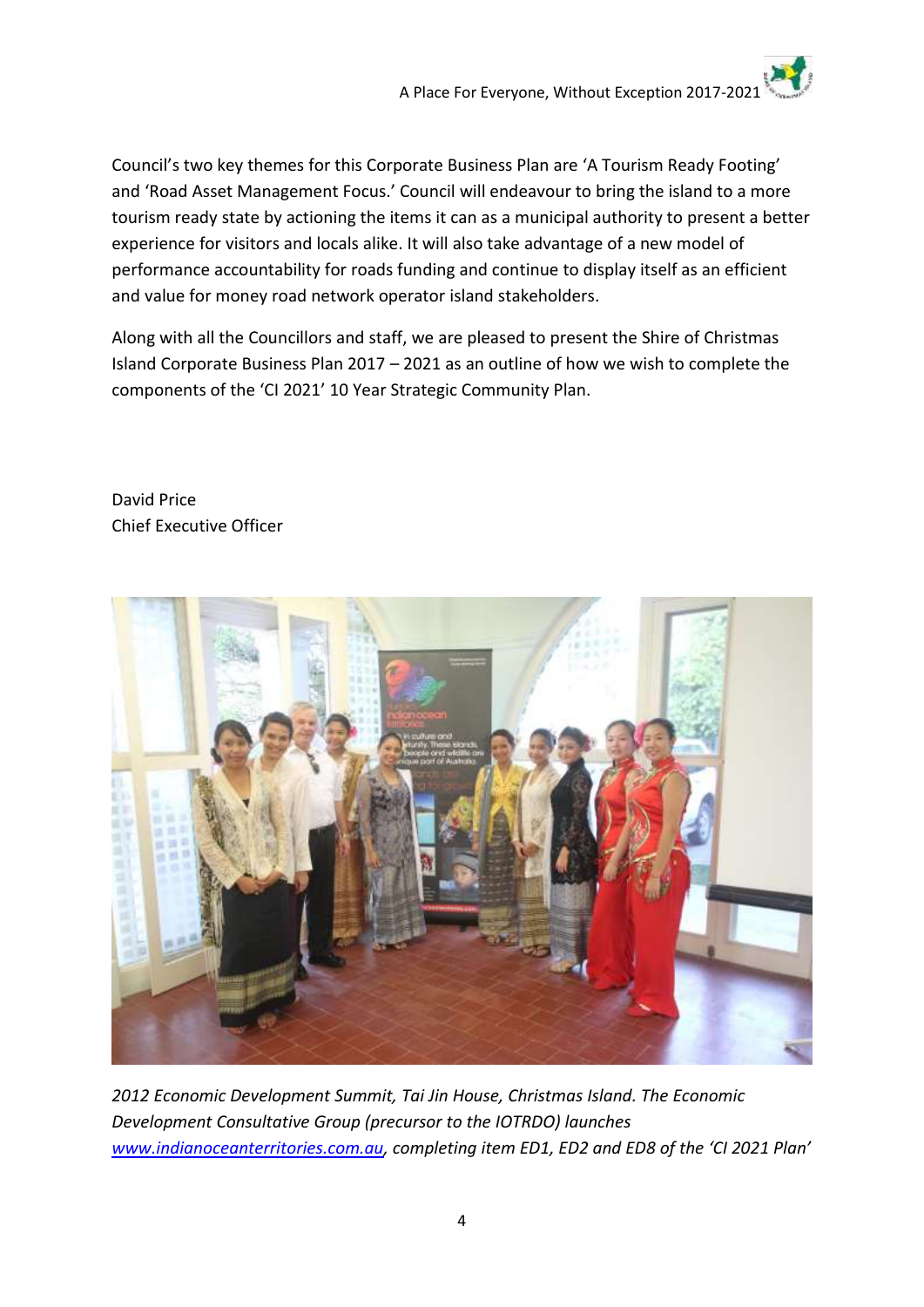#### **Introduction**

This Corporate Business Plan (CBP) is Council's fulfilment of the Integrated Planning and Reporting (IPR) framework requirements in the WA Local Government Act (1995). All local governments in WA have been required to implement the IPR framework since its introduction to WA legislation in 2011.

The key document to the IPR framework is the Strategic Community Plan (SCP) which is a community led vision of what it wants itself to be like over the next 10 years.

Council had completed a 2 year consultation period from the 50<sup>th</sup> Anniversary of Australian Sovereignty on CI in 2008 to produce the first Strategic Community Plan document 'CI 2018' which was reviewed in 2011 for the next 10 years to become the 'CI 2021 Plan.'

The 2013 – 2017 Corporate Business Plan completed a range of items in the 'CI 2021 Plan' and this 2017-2021 will look to complete the rest.



*Local Malay Dance Performers at the 2012 CI Economic Development Summit, Tai Jin House, launching a series of initiatives looking to progress the 'Economic Development' goals of the CI 2021 Plan.*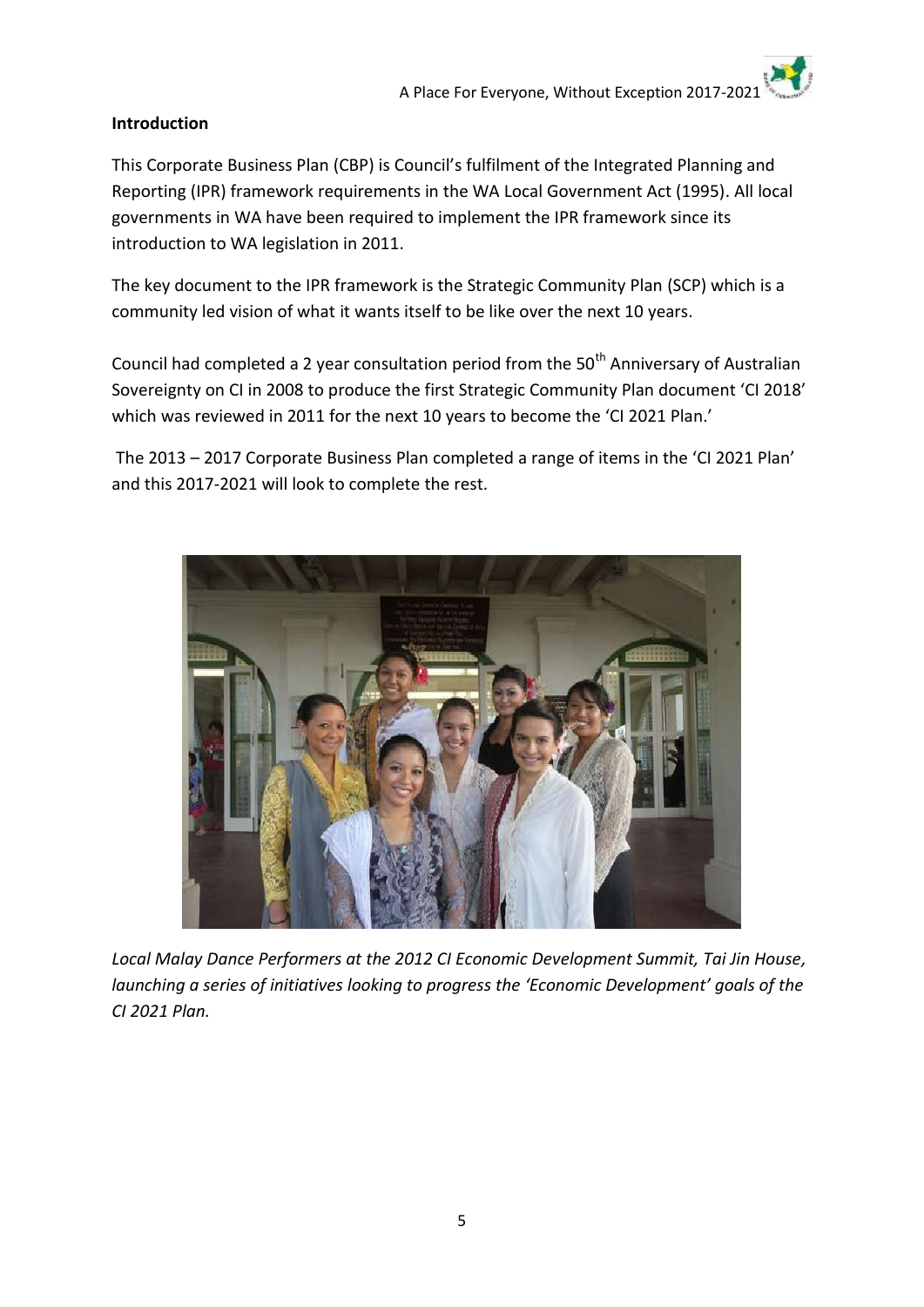#### **WA Local Government Integrated Planning and Reporting Framework**

The Shire of Christmas Island adheres to the Integrated Planning and Reporting Framework diagram is set out below from the *Integrated Planning and Reporting Framework and Guidelines 2010 document from the Dept of Local Government*. It ensures that Councils short term planning fully aligns with the long term strategic directions.

The 10 Year Strategic Community Plan provides the wider vision; the 4 Year Corporate Business Plan provides the direction for timelines and prioritises items for completion and the Annual Budgets fund the identified projects throughout the year.

The 'Informing Strategies' include primarily the Long Term Financial Plan, Asset Management Plan and Workforce Development Plan takes into account available resources to deliver the best possible outcomes for the community based. Shire completed these documents in 2013.



## The Western Australia Integrated Planning and Reporting Framework

*Source: Integrated Planning and Reporting Framework and Guidelines 2010*

**Planning Cycle**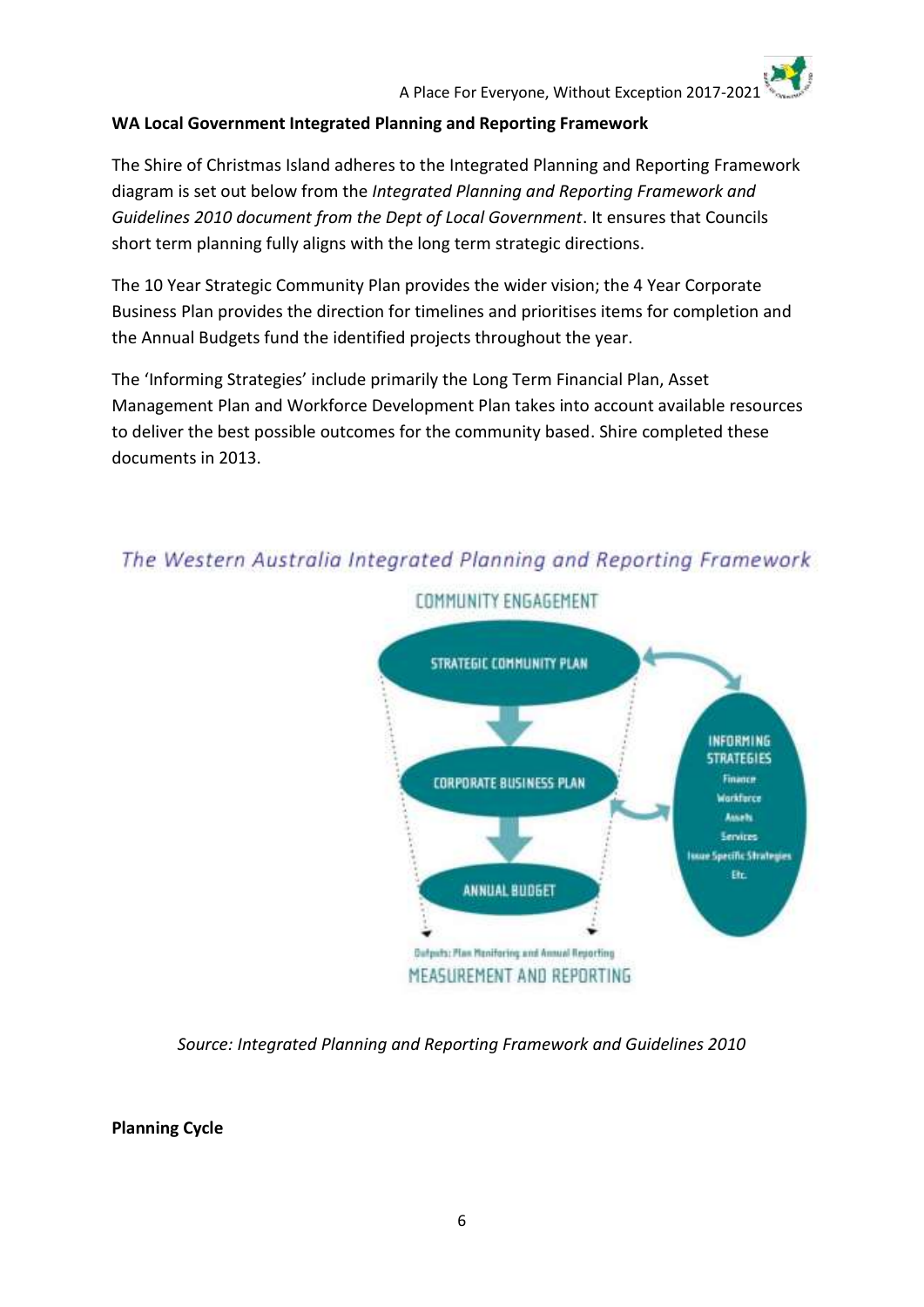This four year 2017-2021 Corporate Business Plan has been informed by an analysis of the Informing Strategies and a review of completed items in the 10 Year Strategic Community Plan.

It will be reviewed on an annual basis by Council to reflect the need to prepare an Annual Budget to action the items in the four year plan.

#### **Strategic Direction – Key Points**

As predicted in the CI 2021 Plan, the economic shift away from the immigration industry has begun. Elements of the *2011 Socio-Economic Impact of the Immigration Detention Centre on Christmas Island (AECOM 2011)* have come to the front, especially regarding the lower population numbers on CI and its domino effect on services required.

In addition to fulfilling the municipal duties associated with local government, the people of Christmas Island have charged Council with preparing the island to a 'Tourism Ready' footing as they and Council agree that tourism should be developed into a sizeable portion of the local economy.

Thus, the key points for Council's four year Corporate Business Plan will be focus on

- a) Investment into 'Tourism Ready' footing
	- i) Dual Use Pathway
	- ii) Streetscapes
	- iii) Sport and Recreation Facilities
	- iv) Sports Hall Foreshore Development
	- v) Local Festival Calendar Support
	- vi) Accessibility Improvements
- b) Road Asset Management Focus
	- i) Murray Road Drumsite
	- ii) Outer Road Network Management

The underpinning vision of the CI 2021 plan is 'A Place for Everyone, Without Exception,' and listed six themes with various stakeholders responsible for championing agreed goals within those six themes.

The following section 'Key Points of the Corporate Business Plan' will highlight the prioritised projects that give effect to goals in those six themes based on progress from the first Corporate Business Plans and needs of the island going into the next four years.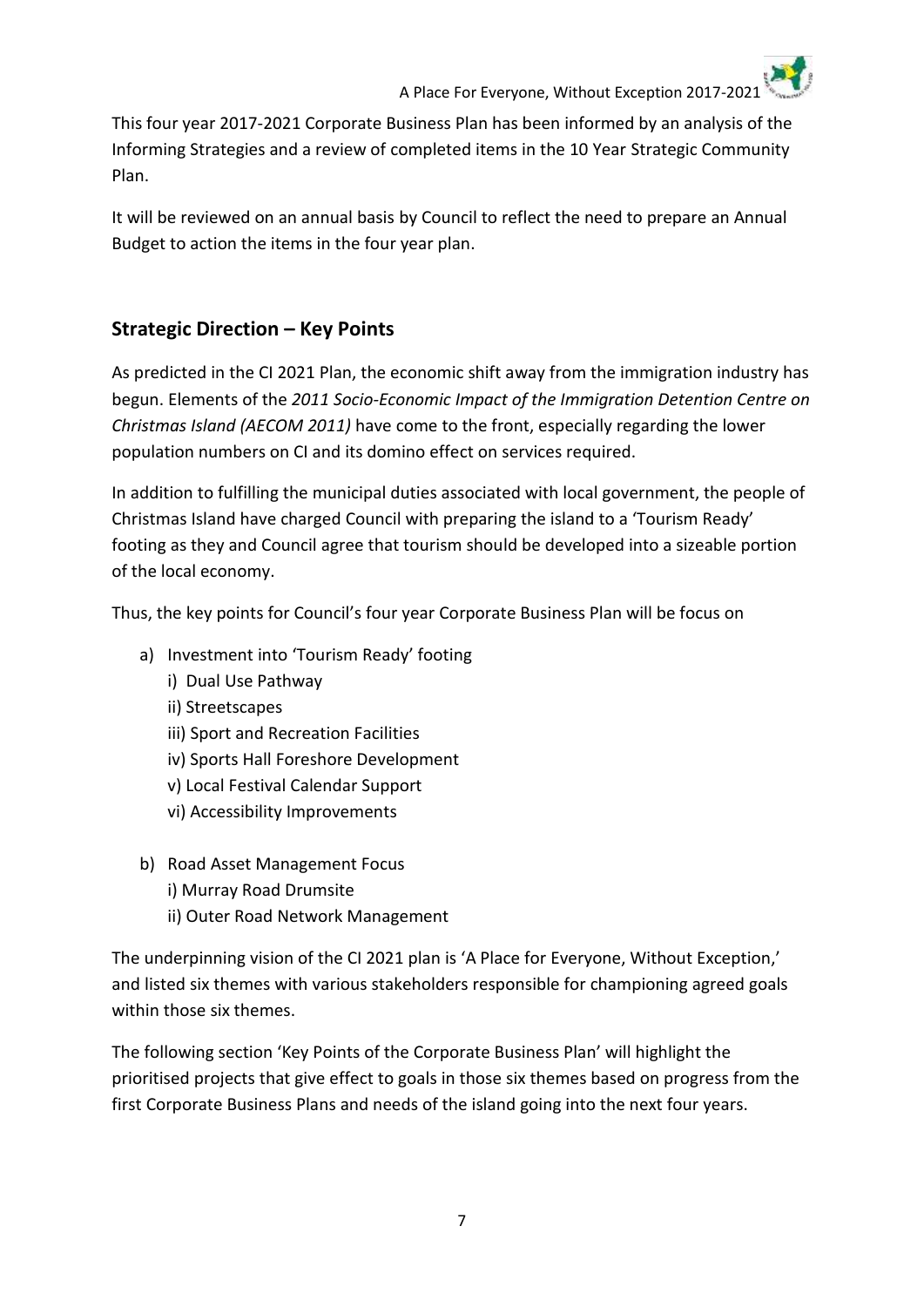#### **Key Points of the Corporate Business Plan**

#### Investment into a 'Tourism Ready' footing

Following the elements under the Economic Diversification in the CI 2021 Strategic Community Plan, Shire will see to the progression of projects aiming to give the island a 'Tourism Ready' footing. It was acknowledged in the CI 2021 Plan that the economy needed to broaden out from mining and immigration to include tourism as a plank in the economy. Thus, Council has a role in preparing infrastructure to support co-ratepayer and visitor use via its Corporate Business Planning and subsequent annual budgets.

#### i) Dual Use Pathway (Item I2 in CSP)

The Shire of Christmas Island created the *2011 Dual Use Pathways Project* which linked the Recreation Centre to the residential precincts of the island, creating a bike/foot path network.

This multi- stage project received funding only enough to complete stage 1 in 2012.

*Funding Avenue*: Council has applied for National Stronger Regions Fund grants in the past to complete works, and will continue to apply for funding for it under the new Building Better Regions Scheme.





*Concept designs for footpath designs from the Dual Use Pathways Project 2011.*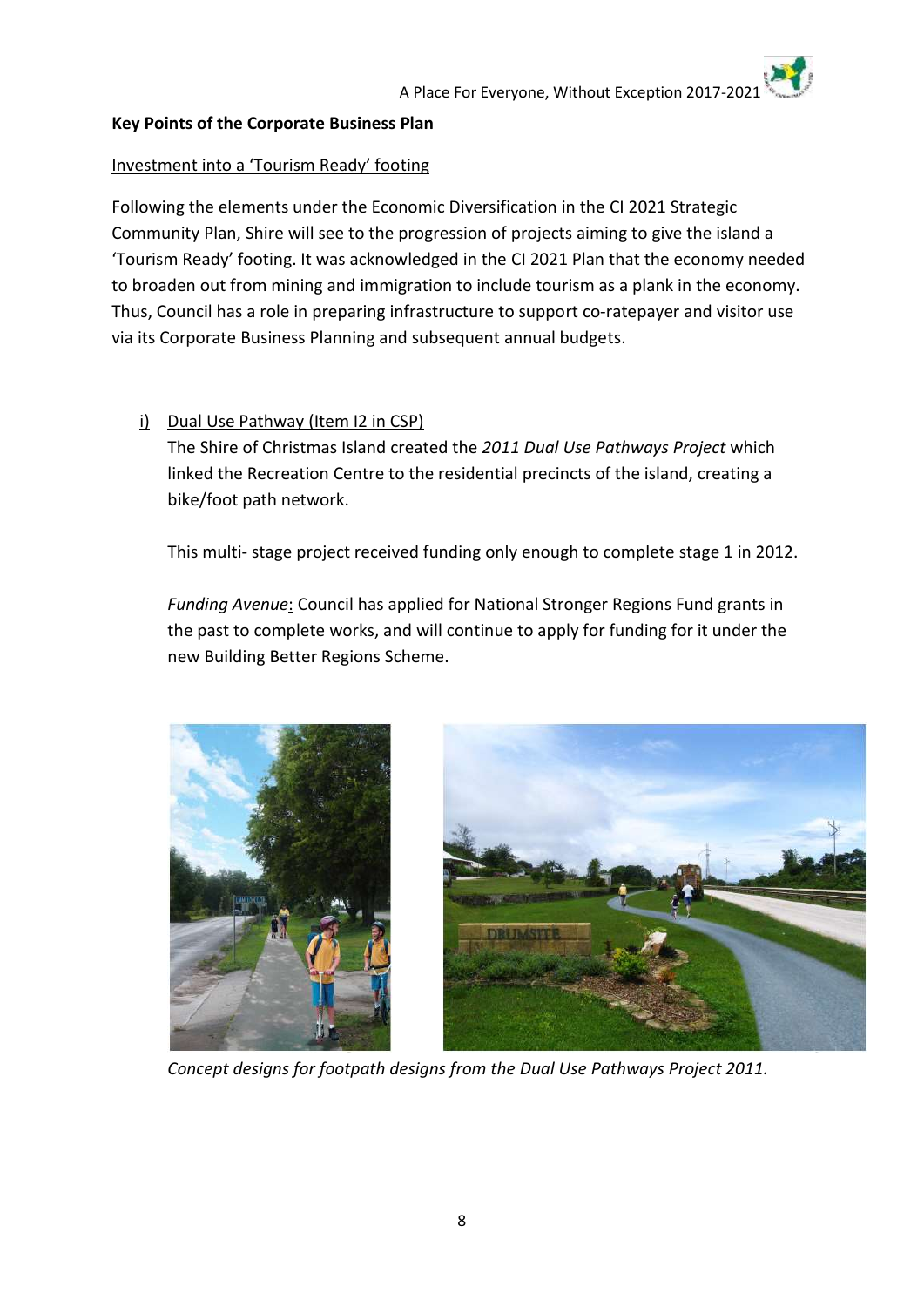#### ii) Streetscapes (Item I7 in CSP)

CI 2021 Planning Forum adopted a street art beautification initiative in late 2015 that saw a 2016 exploratory visit by Lithuanian mural artist Ernest Zacharevic at the invite of CI Phosphates and Council. The artist has prepared a quote for a series of 5 mural artworks in the public spaces of Christmas Island as well as donated an artwork 'Forklift Boy' which has received media coverage on the mainland.

*Funding Avenue:* Council is pursuing the Indian Ocean Territories Community Development Grants (IOTCDG) program for funding, as well as the Building Better Regions fund (BBR) for the quote.



*Forklift Boy Mural at the Tracks Tavern carpark, Christmas Island.*

*10th May 2016 article <http://www.abc.net.au/news/2016-05-10/forklift-boy/7402634>*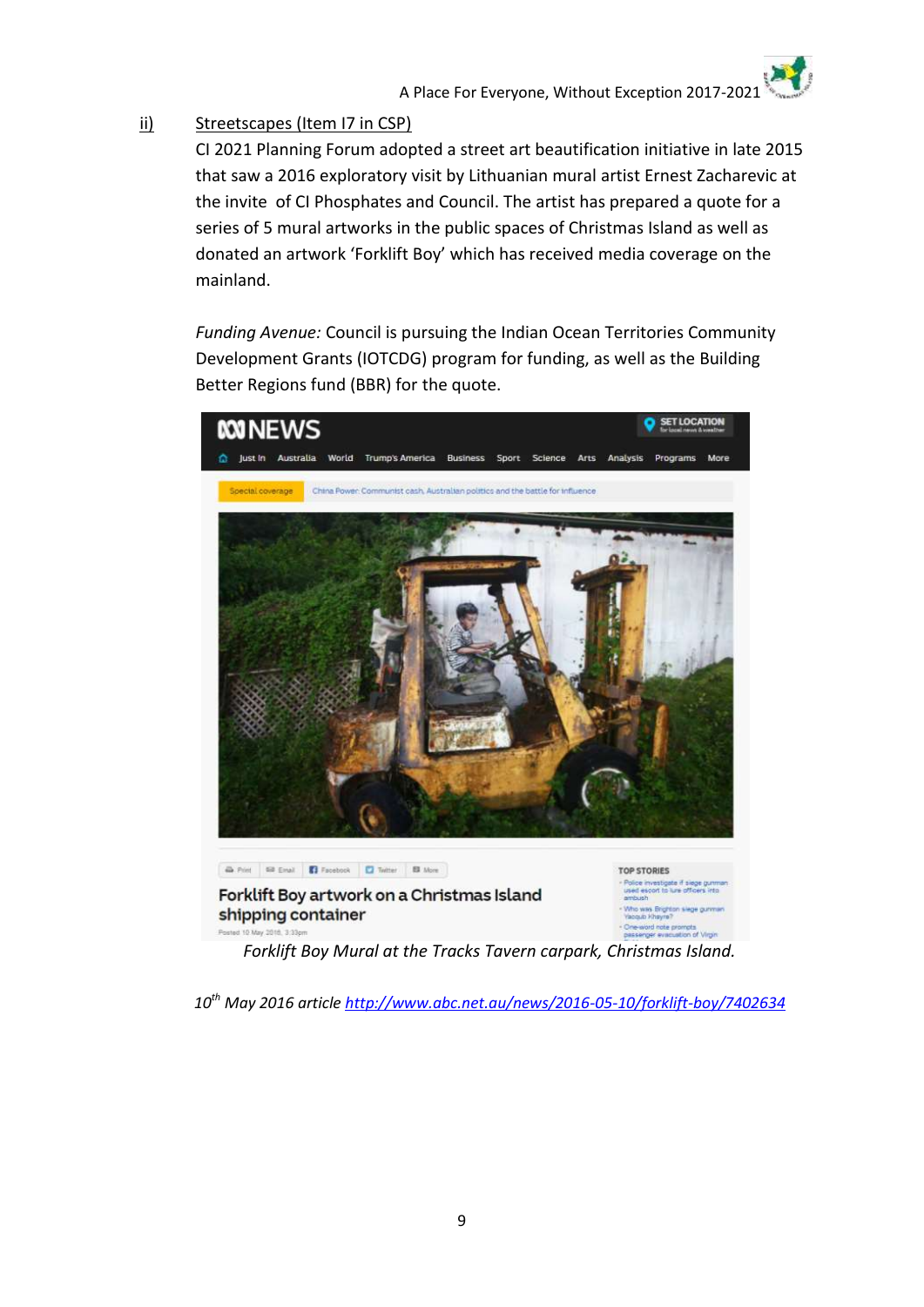

*Concept Mural Art at the roundabout depicting Chinese coolies from the beginning of the 20th century to fulfil Item I7 in the CSP*

CI 2021 Planning Forum member Chinese Literary Association contributed to the street art initiative by making available its Gaze Road facing wall for Perth based artist Sirj Ortemel to complete a mural illustrating a Chinese proverb for success in early 2017. It is planned to be the first of 9 murals by the artist to illustrate the proverb.

*Funding Avenue:* Council is pursuing the IOTCDG and BBR for funding options; it has also secured in-kind support from CIP for height equipment needed for mural works.



*Artist Sirj Ortemel with the CLA Carp Mural at the Chinese Literary Association, Gaze Road, Christmas Island to fulfil item I7 in the CSP*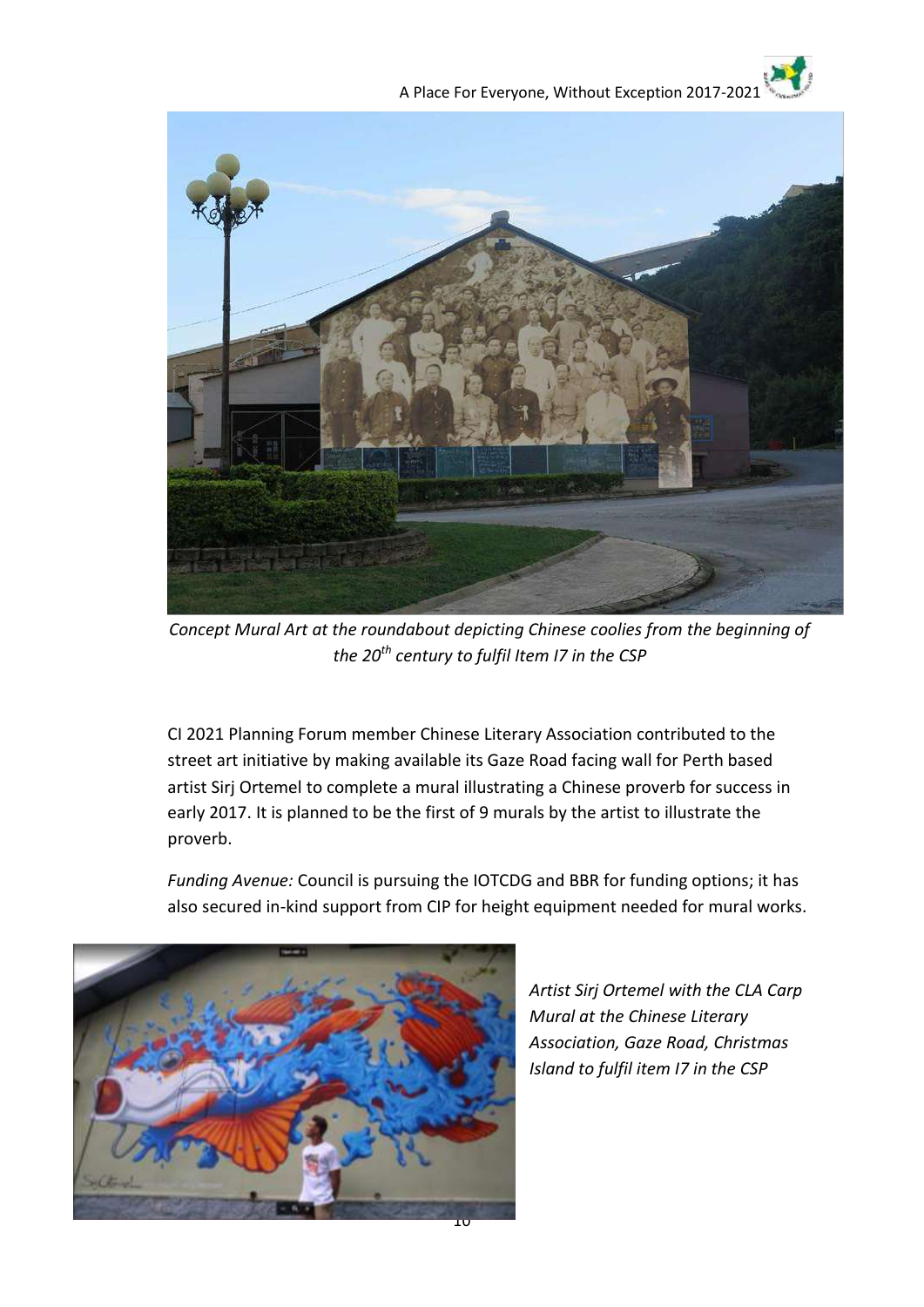



*Concept Map of planned locations for the Christmas Island 9 Carp Mural*

#### iii) Sport and Recreation facilities (Item CB8, HWB5, HWB7 in CSP)

Council adopted the *CI Sports and Recreation Strategic Plan2013-2018 developed* by the WA Dept of Sports and Recreation. Council has actioned a series of items within the plan and has two major programs underway:

Christmas Island Foreshore Skate Park and Amenities (Item I10 in CSP) Funding has been sought in the BBR grants to progress the Council decision to relocate the Skate Park from the abandoned Settlement Sports Hall in 2015 following cyclone damage. The Skate Park and amenities will beautify the existing coastal industrial blight of the area and become the central node in the Foreshore Development program.

*Funding Avenue:* BBR Grant with in-kind support of equipment and clearing of site offered by CIP.

Trails Development (Item I15 in CSP) Council is progressing with Parks Australia and CI Phosphates, development of the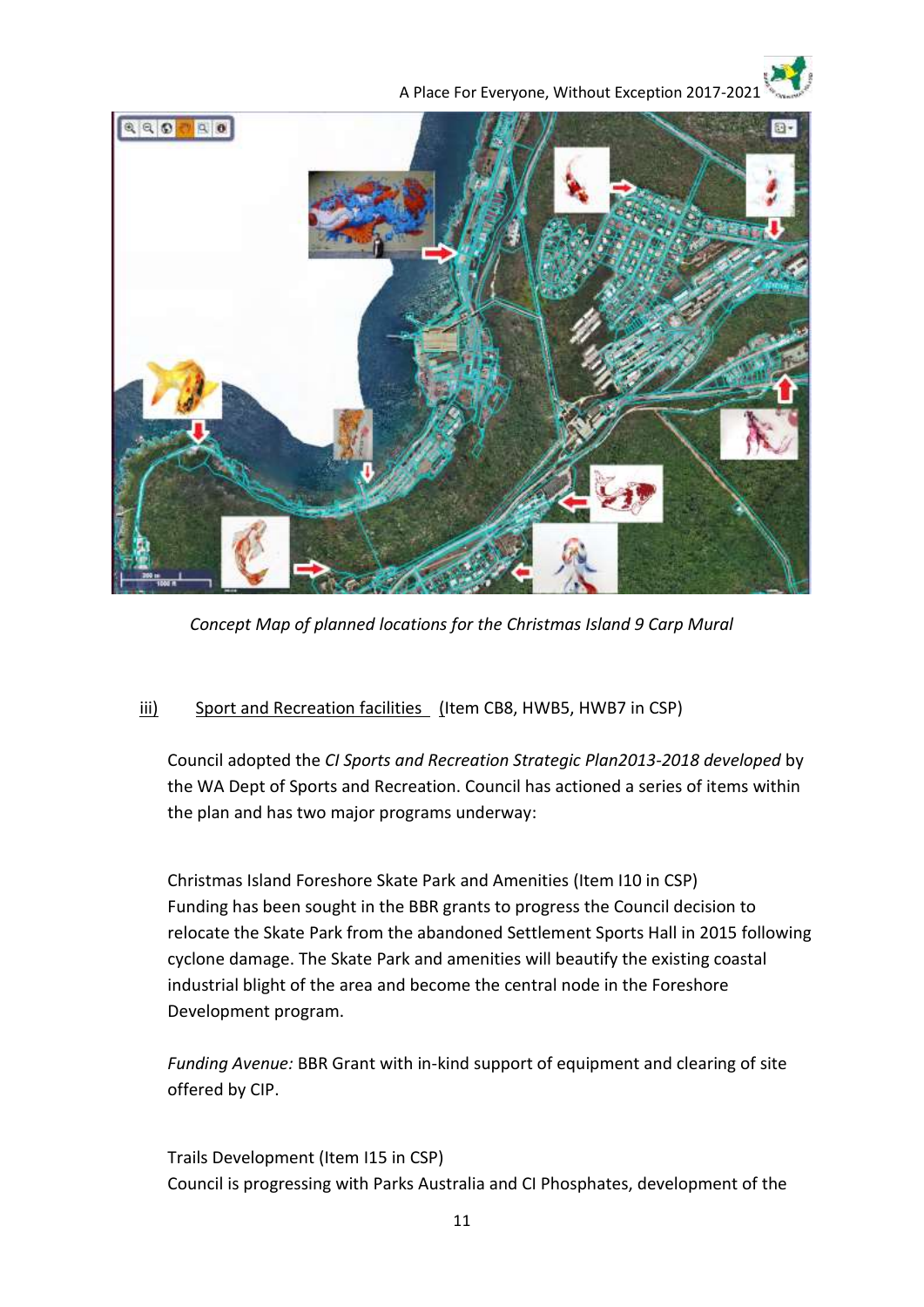'telegraph pole trail' in the jungle. This will be a 6km trail spanning an east west direction and will be available for residents and visitors to use. It will continue to maintain the existing boardwalk infrastructure and beach furniture it is responsible for within its own budget.

*Funding Avenue:* In-Kind support from CIP with clearing.

iv) Settlement Sports Hall Foreshore development (Item I7 in CSP)

Council seeks Commonwealth approval to repurpose the Settlement Sports Hall from a disused indoor sports facility to a multi-purpose commercial / tourism hub to give effect to its potential as such in Shire's *2012 Gaze Road Tourism & Commercial Precinct Urban Design Master Plan.*

Shire has commissioned the *2017 Settlement Sports Hall Refurbishment Preliminary Design Concept* which outlines a possible re-utilisation of the building and describes the need for Ministerial input to update the management orders on the building, it being a Commonwealth asset.

*Funding Avenue:* A joint effort between Government and private industry.



*Concept art from Shire's Settlement Sports Hall Refurbishment Plan 2017*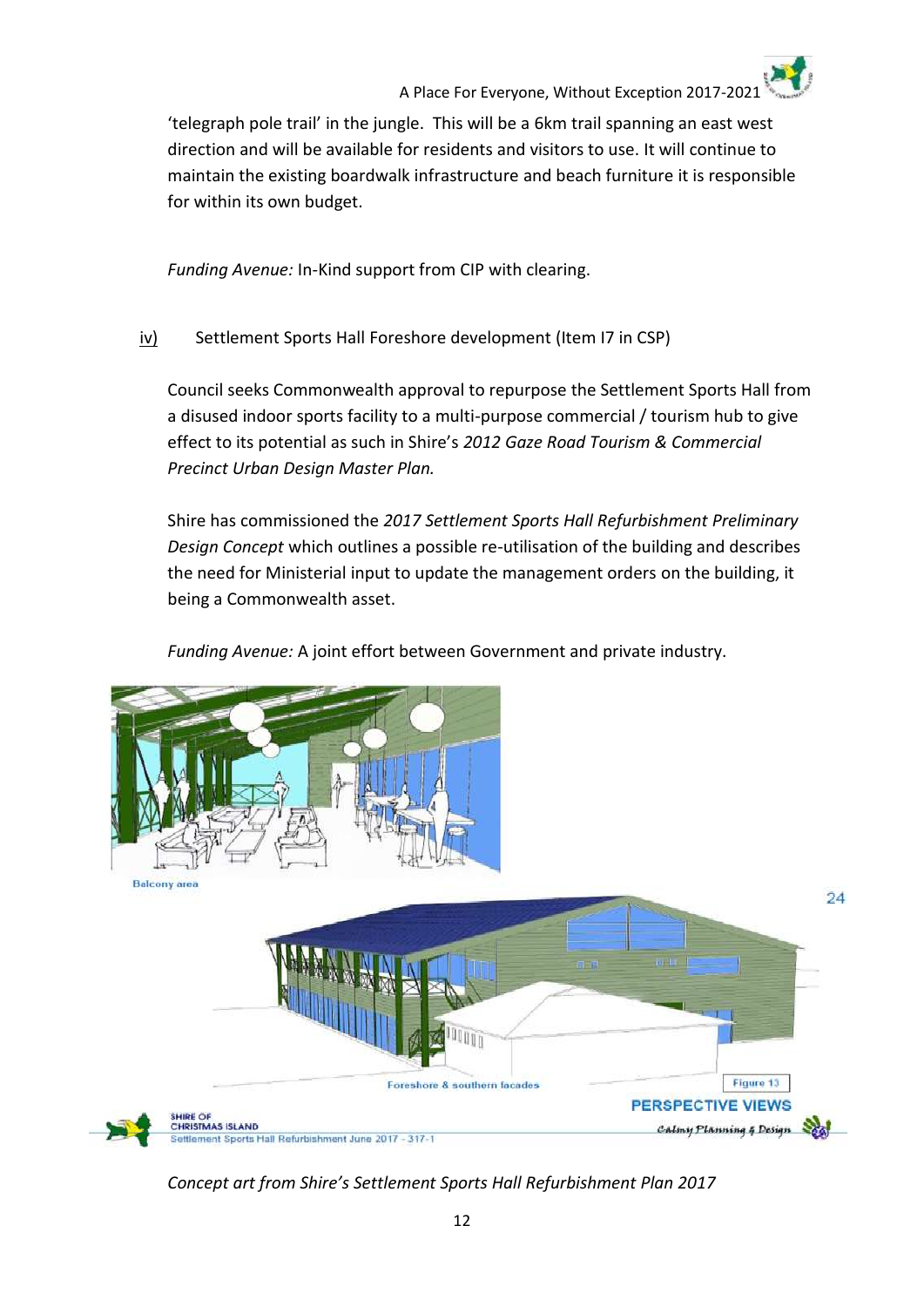#### v) Support of local cultural organisations' festival calendar

Council will continue to support the myriad of local festivals on island from the Malay, Chinese and Western communities from arts, culture and sports with small grant sponsorships and moreover, logistical support for marquee, lighting, seating, sound and stage equipment to host events. Council budgets \$60,000 a year in its 'Community Assistance Grant Scheme' open to local not-for-profits and residents to assist in costs related to their community events.

This typically includes religious and cultural days that are open to the public, local sporting events and similar.



Funding Avenue: Shire's Annual Budget.

*Club conducting a Lion Dance performance at the Shire Harmony Week Markets in 2012, meeting item CB5 in CI 2021 Plan*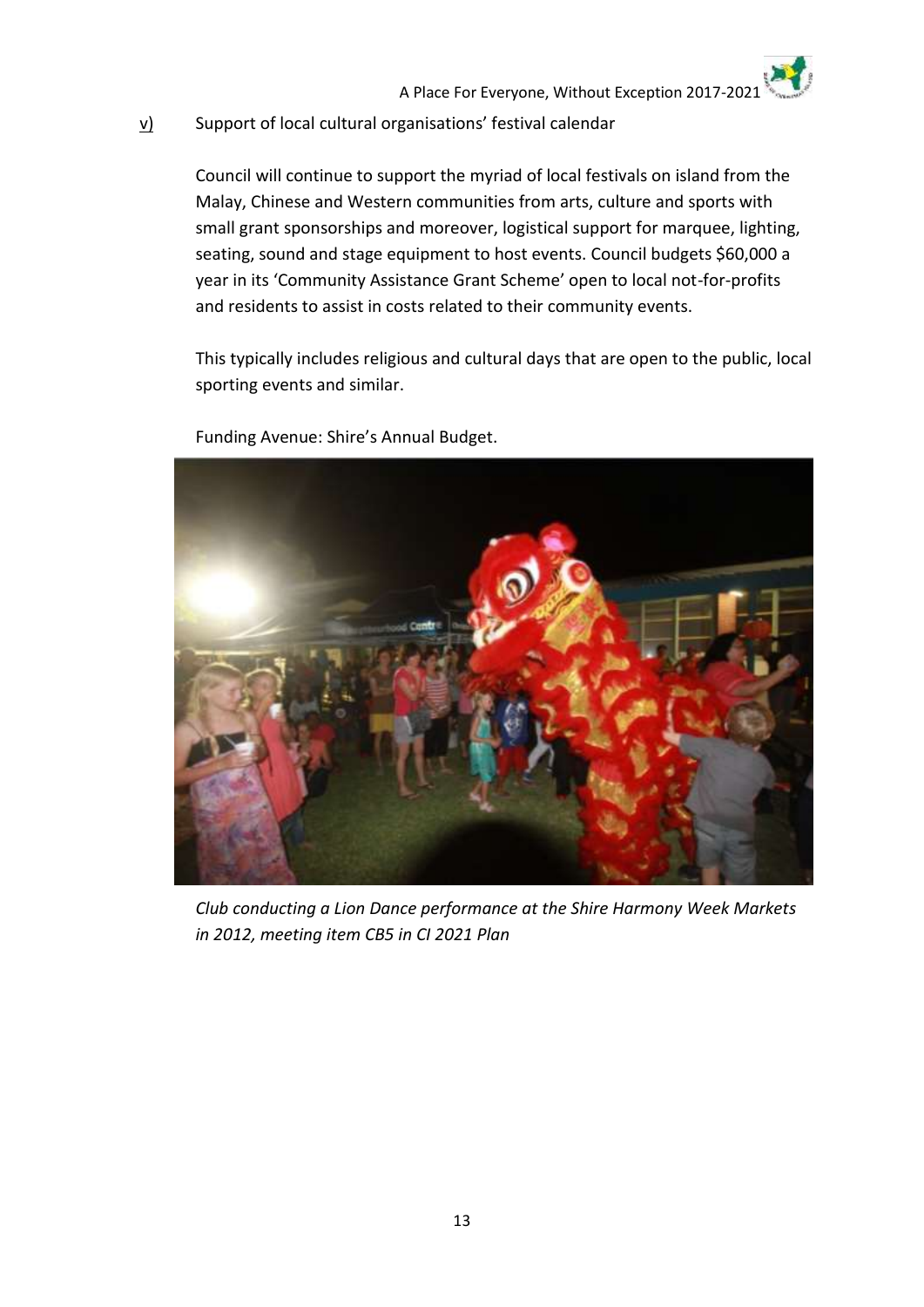#### vi) Accessibility Improvements

Council created wheelchair access at the Poon Saan Community Hall in 2016 and has established more disabled parking access across public car parks on island in the spirit of fulfilling the core value 'a place for everyone, without exception.'

Whilst the building code requires new public buildings to feature wheelchair access, it does not require existing buildings to upgrade.

Council has chosen to upgrade Shire premises at the George Fam Centre with wheelchair access regardless in light of the fact that the island population is aging and that the public library is located there. It will also continue to create disability parking bays at key nodes around the island as per public feedback in 2016/17.

*Funding Avenue:* Shire's Annual Budget and 2017/18 grant application to the Stronger Communities Program fund for the electorate of Lingiari.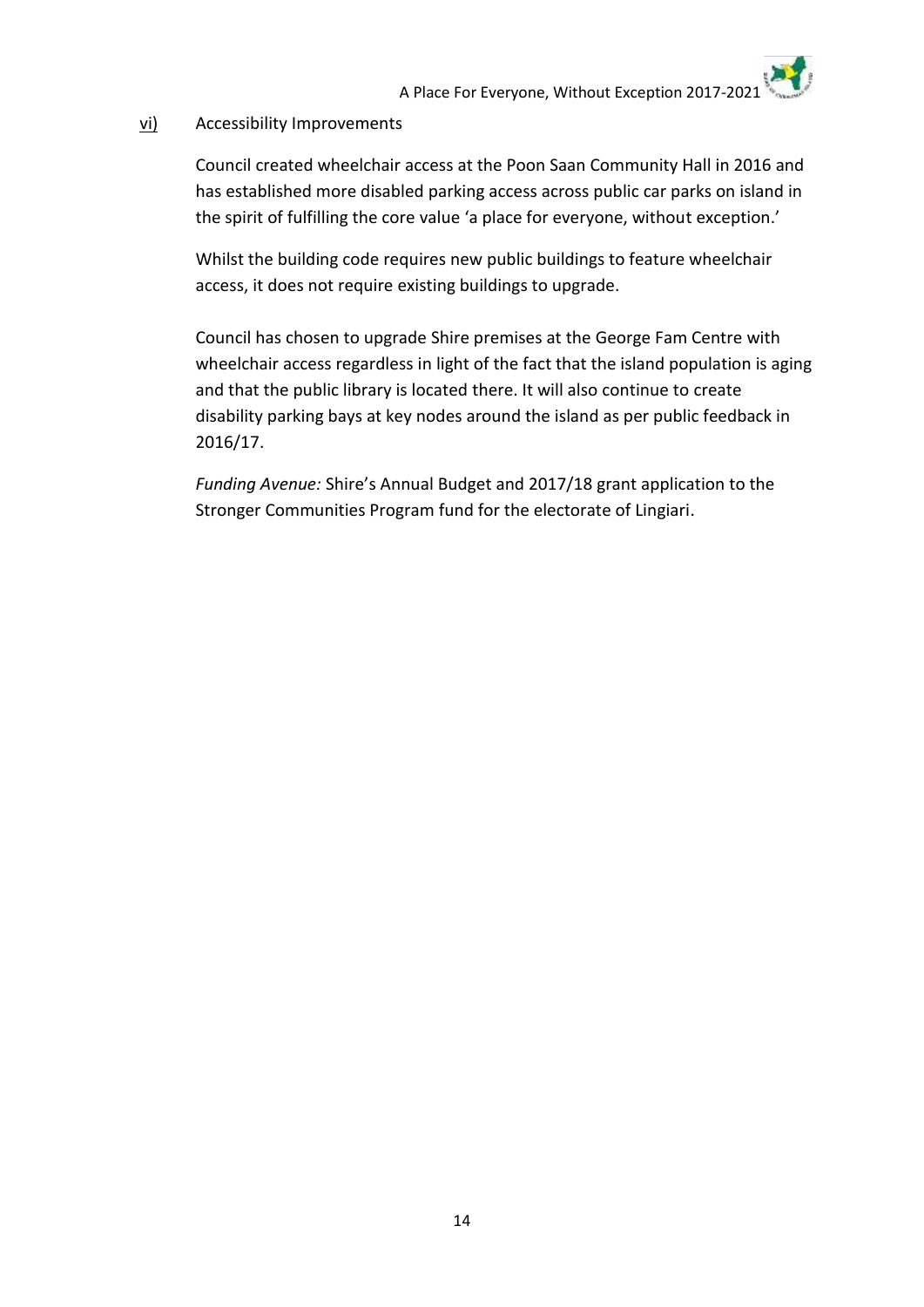#### Road Asset Management Focus

Shire has significant road asset responsibilities on the island taking care of not only local 'ratepayer roads,' but Commonwealth roads as well.

The Shire of Christmas Island maintains jurisdiction over the entire road network on Christmas Island except for National Park roads and Mining Roads. Recognising that the roads component of the Federal Assistance Grants funding is inadequate to maintain the entire network given that the Commonwealth outer road network is largely unsealed, the Department of Infrastructure and Regional Development (DIRD) provide Council with \$600,000 worth of work orders annually for its Commonwealth outer road network.

A new 2017 Benchmark Study to ascertain productivity commitments for these work orders has been accepted by Council and DIRD.

i) Murray Road Drumsite

Access through Drumsite's Murray Road has been closed since late 2016 pending concerns for the safety of road users given the erosion of soil to within a foot of the road bitumen.

CI Phosphates currently support their conveyor belt in the area through suspension girders welded to sea containers that are parked on the road during the closure.

Shire, DIRD and CIP will continue to meet to create a long term resolution to the problem by the end of 2017 which is the end of the 12 month closure period.

#### ii) Outer Road Network

The Outer Road Network belongs to the Commonwealth and is funded through an annual \$600,000 worth of work orders.

In 2017, Council and DIRD agreed to calculate productivity of these work orders through a Benchmark Study to ascertain and confirm Council as a value for money road network operator for the Commonwealth, examining its progress dollar for dollar in a formula benchmarked against Councils in fairly comparable remote mainland sites in Australia.

Council's *2012 General Asset Management Plan* has provided an updated Plant Replacement Program after assessing the expected useful life of the fleet of roadworks and operator equipment. Shire will commit to the recommended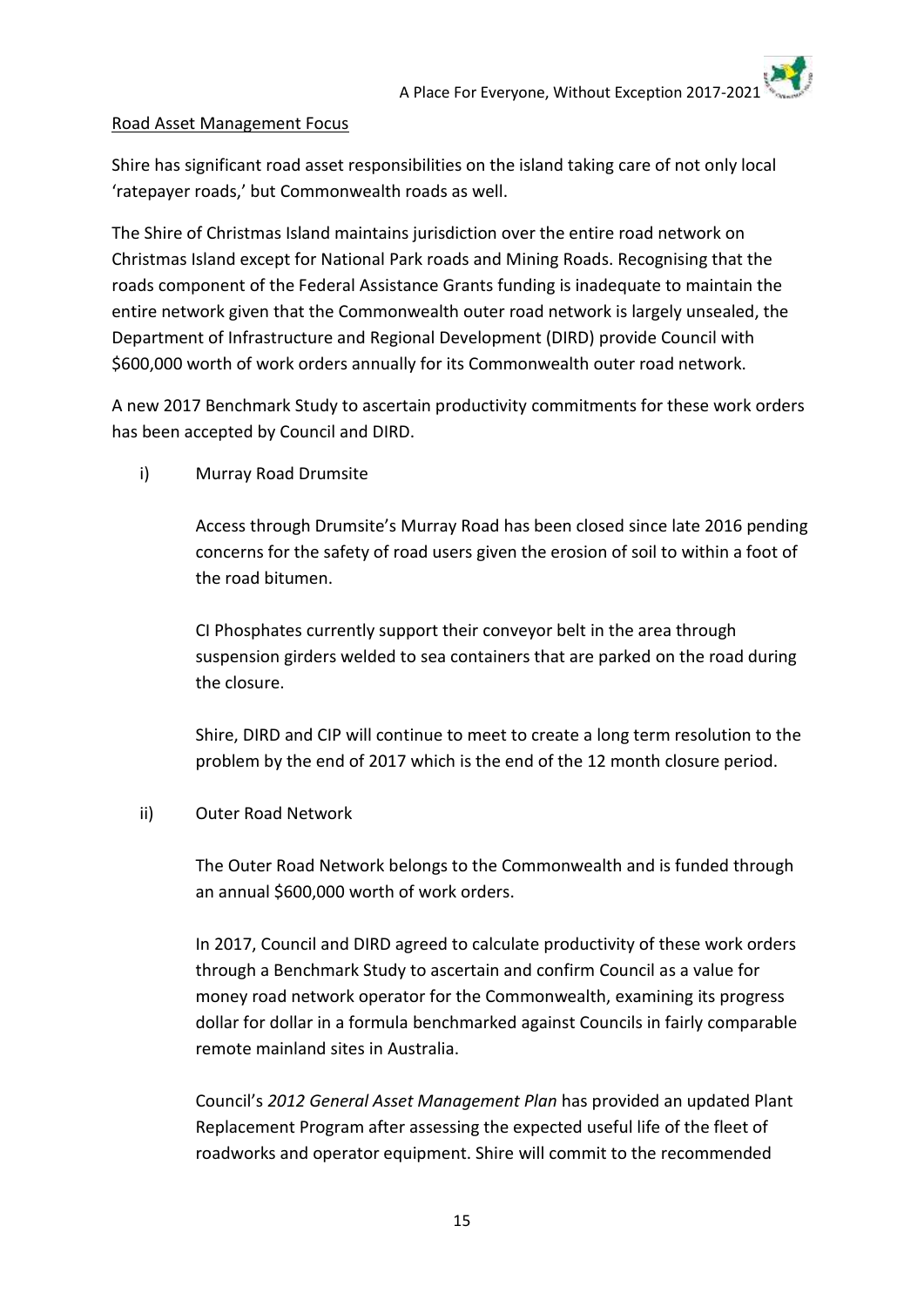funding reserve levels for asset replacement, and review at each annual budget process.

*Funding Avenue:* Annual \$600,000 Commonwealth Roads Authority grant to Shire. Asset Replacement Program to be funded from rates base and FAGs grant funding.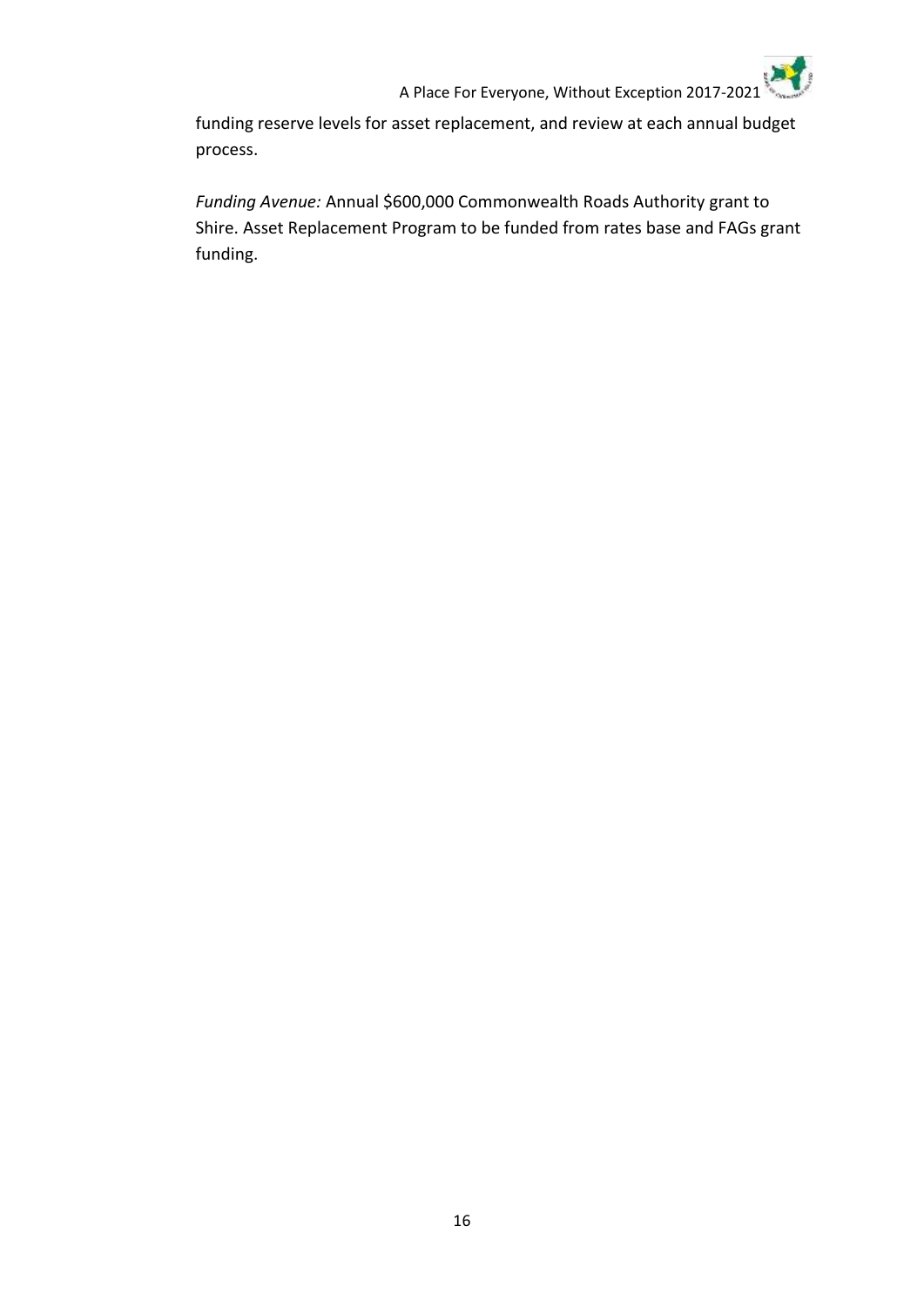#### **Council's Roles**

The Shire of Christmas Island was created in 1992 following the WA Applied Laws regime applying to the Indian Ocean Territories. Thus, Council has the same roles and responsibilities as all other local government authorities in WA; it does however also exist alongside our counterparts at the Shire of Cocos (Keeling) Islands in a different broader governance arrangement than what a WA local municipal authority exists in and as such requires a modified approach to governance than what a municipal authority usually would.

#### Consultative Mechanism for State Legislation

The Community Consultative Committee was formed in 1992 to provide community input into the applied laws regime amongst other functions funded by the Commonwealth. It had its funding revoked in 2012. Council elected to continue the CCC function unfunded as it saw it as a critical function to have some input into how state services and laws are delivered.

In addition to meeting with WA state agencies and continuing to review Service Delivery Arrangements (SDA) from 2012 onwards, the CCC in 2016 provided feedback to the Dept of Fisheries over several months which led to an exemption for Christmas Island fisherpeople to be able to take their catch to local restaurants, something which is disallowed in WA.

In working to meet the Economic Development goals in the CI 2021 Plan, the CCC engaged with the Department of Infrastructure and Regional Development to examine raising an SDA with the WA Department of State Development being the state service that essentially looks to increase the prosperity of the state to extend their services to the Indian Ocean Territories.

#### Advocate for Agreed Community Development

As the custodians of the CI 2021 Strategic Community Plan, Council hosts the 20 member Planning Forum made up of local organisations and residents quarterly. Unique to other SCPs for local municipal authorities in WA, the CI 2021 Plan contains action items for other levels of government and statutory authorities as well as local stakeholder organisations. The Planning Forum meetings allow members to keep abreast of developments other stakeholders in the CI 2021 Plan are making or not making. It provides a level of transparency in the unusual governance arrangements in the Indian Ocean Territories.

Council in addition makes submissions to the various Joint Standing Committees (JSC) that visit Christmas Island, of which we have had three in the last Corporate Business Plan period. Each of these JSC visits have the ability to shape policy for the IOTs with subsequent pivots for different stakeholders required. Maintaining the Planning Forum as a continuous point of reference with its guiding 10 year Strategic Community Plan comprised agreed community development goals is of critical importance to the Council and its Integrated Planning Framework.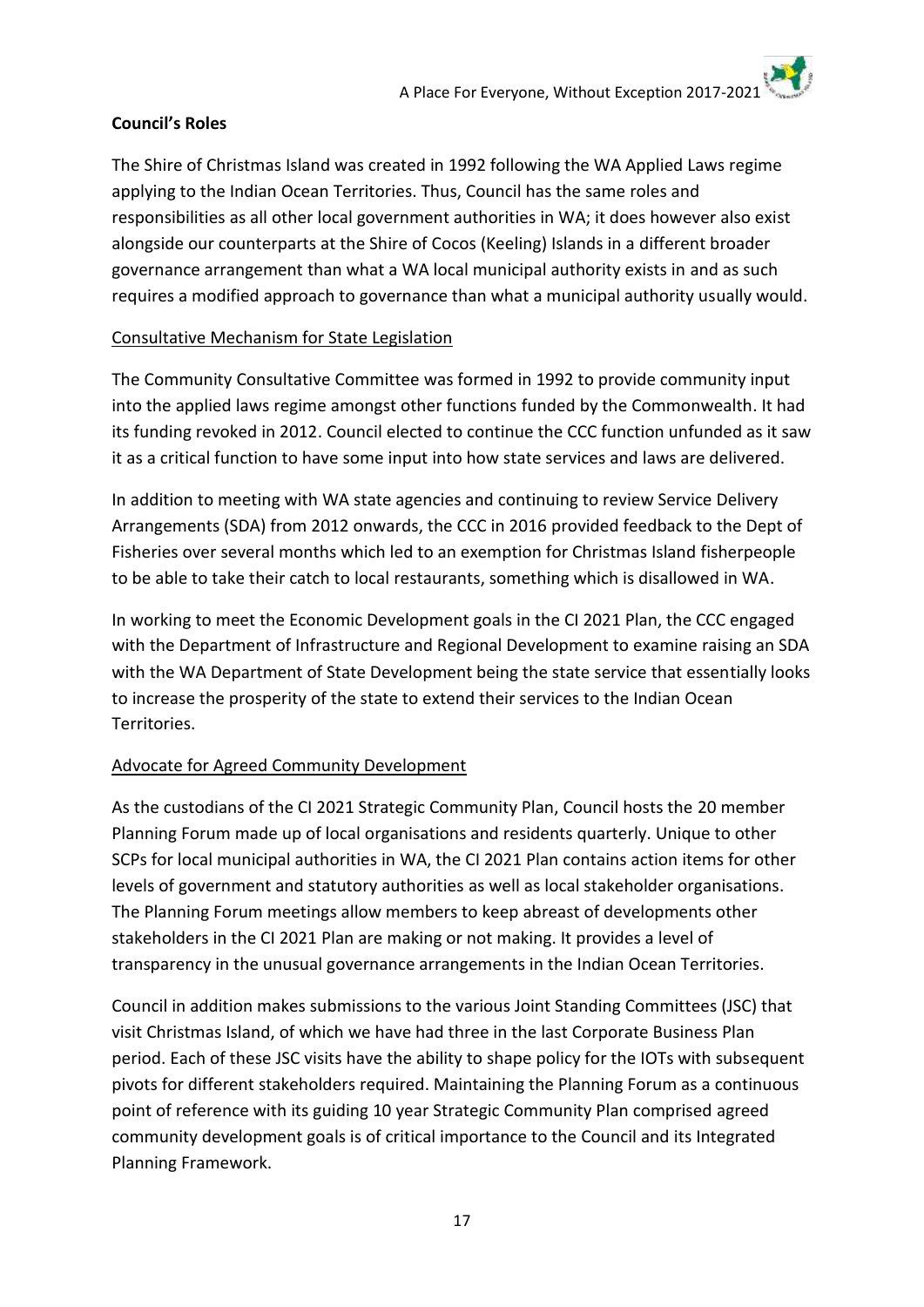#### Delivery of Services and Facilities

Council is responsible for parks and gardens, waste management, roads, footpaths, drainage, some recreation and cultural facilities and hosts several community events throughout the year including Harmony Week, Australia Day Big Breakfast and the Territory Week Festival.

Most services are based on infrastructure like roads, parks and playgrounds. Maintenance and renewal of these infrastructure assets are part of Council's service delivery role.

Some services are non-asset based, such as town planning, events and community information (such as the CCC liaising).

#### Regulation

Local Governments have specific regulatory responsibilities that are vital for community wellbeing. The Shire of Christmas Island maintains the regulatory and enforcement regime in public health (ie licensing and monitoring food premises), the appropriateness and safety of new buildings and the use of land.

In particular regarding use of land, the Commonwealth has initiated in its 2017 Commonwealth Land Management Plan (CLMP) which looks to make available unallocated crown land to developers for economic advancement. This will require substantial Council resources to assist in the process by fulfilling our role as the Town Planning Scheme managers and local authority for building permits, planning services and the like.

New land development is subject to a series of regulation as it has the potential, in particular on Christmas Island, to impact the environment especially in relatively untouched areas of the island that have been identified in the CLMP for possible release.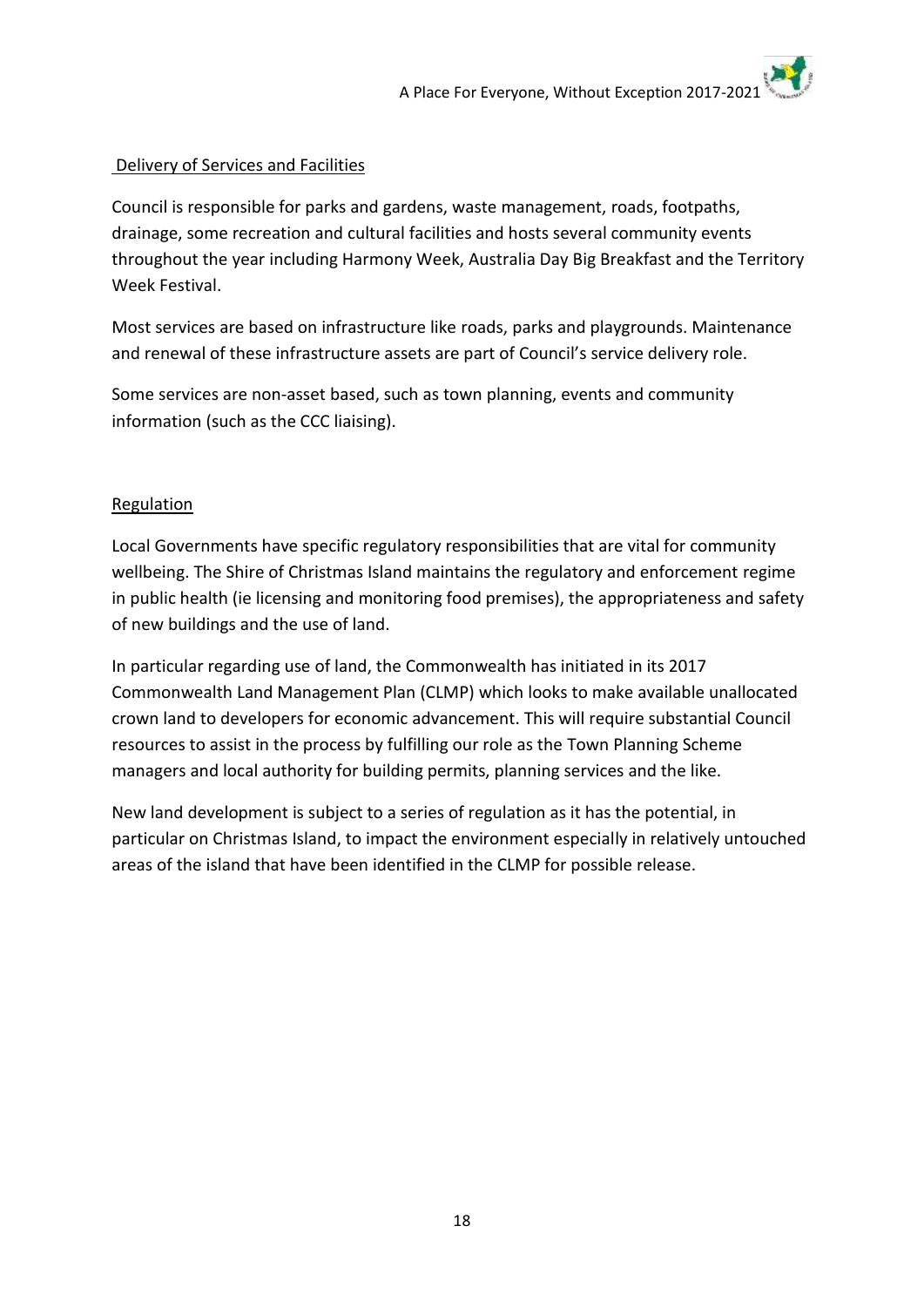A Place For Everyone, Without Exception 2017-2021

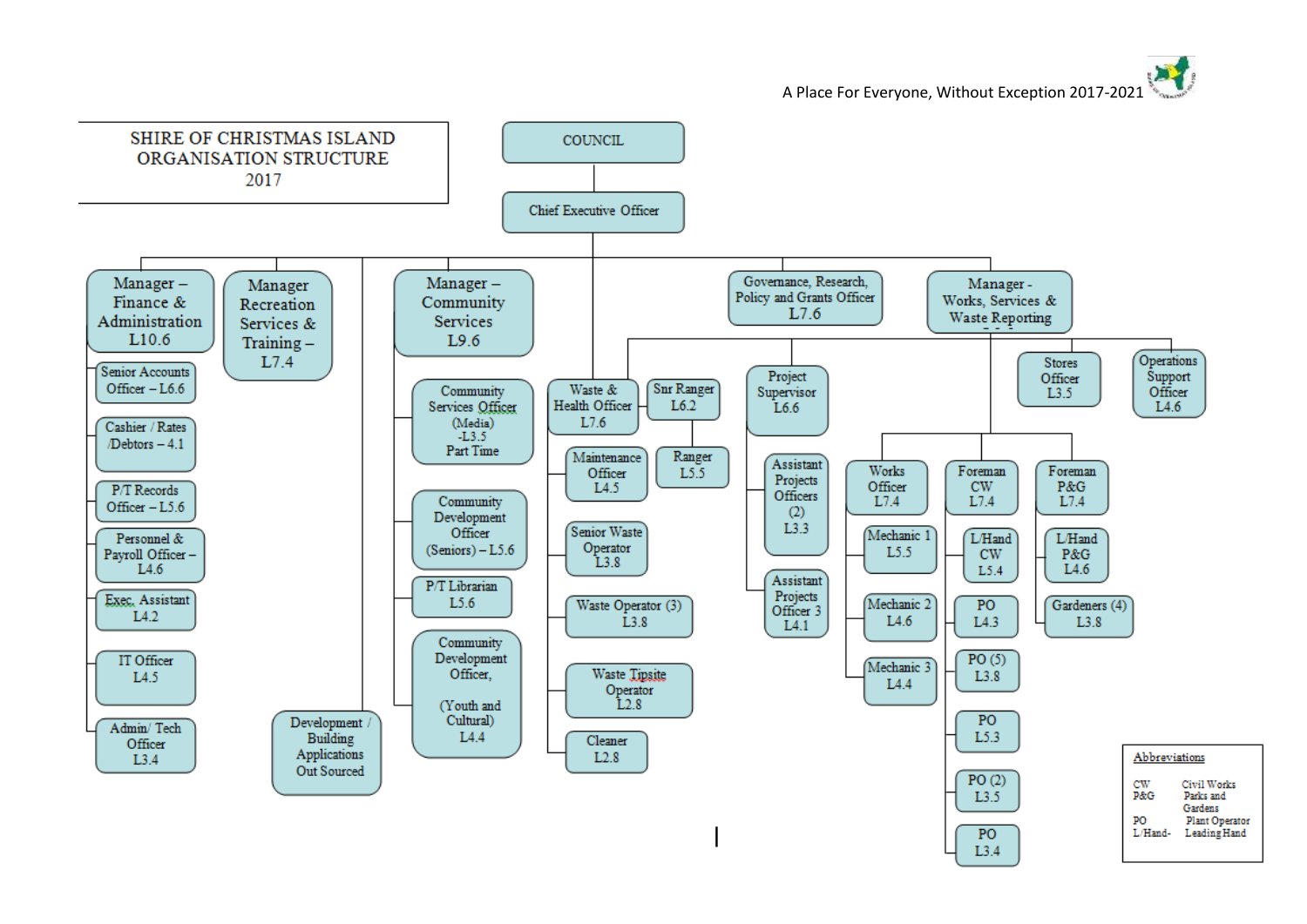#### **Themes and Actions**

The CI 2021 Plan featured six themes for Council to pursue alongside Government and community stakeholders to achieve the vision 'A Place for Everyone, Without Exception.'

| Land Use Planning        | Protecting the Natural Environment       |
|--------------------------|------------------------------------------|
| Infrastrudture Planning  | Community Capacity, Health and Wellbeing |
| Economic Diversification | Governance and Institutional Capacity    |

#### **Christmas Island 2021 Community Vision:**

*"By 2021 the economic diversity required for a sustainable economy has progressed on Christmas Island through the establishment of agreed industries. While the mainstay of the economy includes mining and government activities, other industries such as tourism, food production, education services and research industries are now prominent. All these industries respect and support the unique natural environment of the Island….Christmas Island is a safe and harmonious place to live and there is a spirit of unity and cooperation. Everyone is welcome on Christmas Island."*

*Shire of Christmas Island Strategic Community Plan CI 2021*

Each of the six themes had a number of goals to be achieved by Council along with relevant agencies.

A number of these were completed in the first Corporate Business Plan period from 2012-2016; Council has elected to allocate resources to complete the following remaining priorites in the six themes.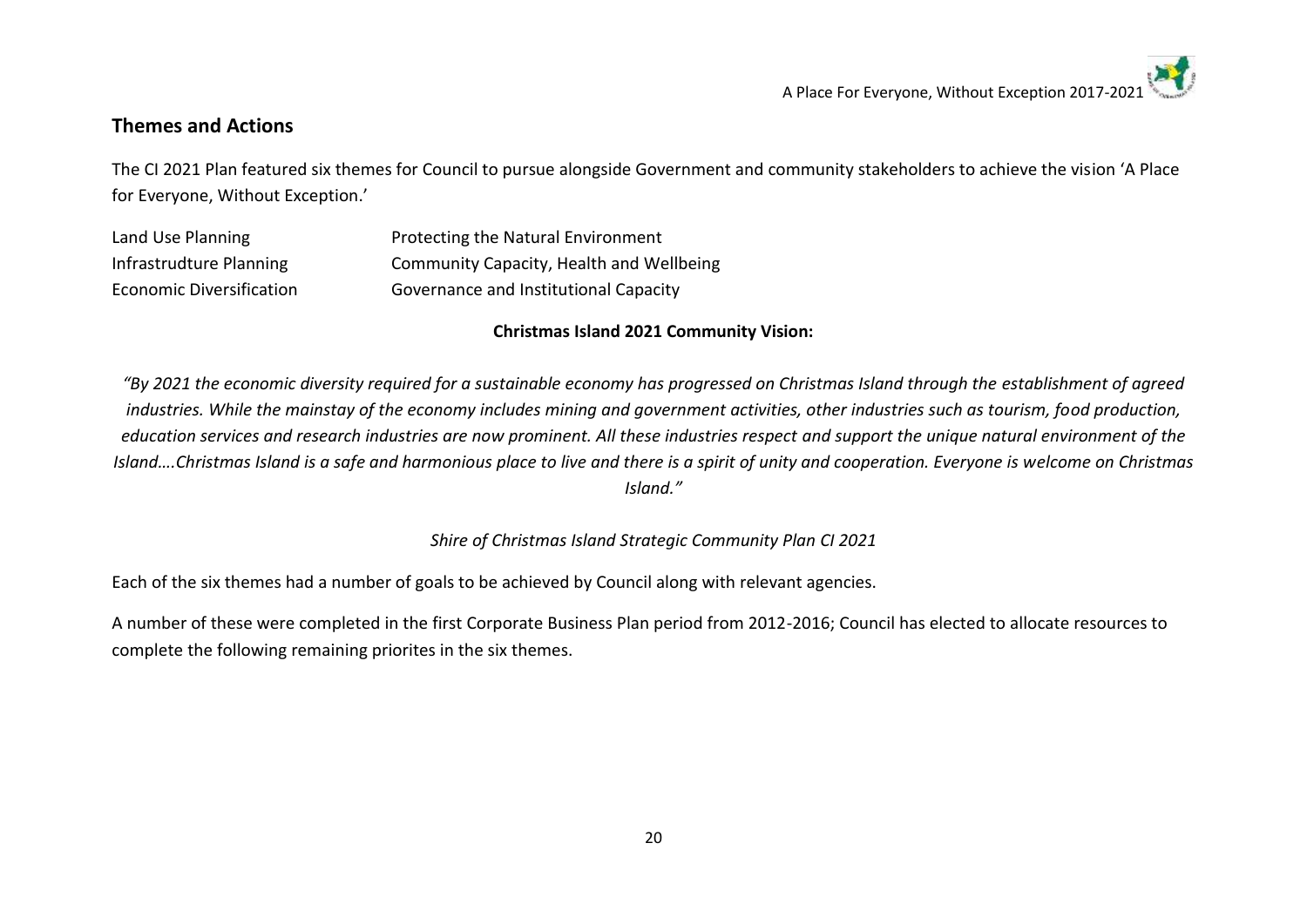| <b>CI 2021 Plan</b>            | <b>Description</b>                                                                                                                       | <b>Actions</b>                                                                                                                                                                                                                                                                                                                                         | 2018             | 2019             | 2020             | 2021             |
|--------------------------------|------------------------------------------------------------------------------------------------------------------------------------------|--------------------------------------------------------------------------------------------------------------------------------------------------------------------------------------------------------------------------------------------------------------------------------------------------------------------------------------------------------|------------------|------------------|------------------|------------------|
| <b>Reference</b><br>Land Use 2 | Review the CI Local Planning Strategy and Town<br>Planning Scheme.                                                                       | SOCI had the LPS and TPS gazetted in 2015 by Minister<br>Fletcher. It will undertake the normal five year<br>statutory review process.                                                                                                                                                                                                                 |                  | $\mathbf{x}$     | $\boldsymbol{X}$ |                  |
| Land Use 3                     | Determine the long-term housing and tourism<br>accommodation needs on CI, including aged care<br>housing.                                | Completed<br>- 2014 Review of Aged Care Report in the IOTs report<br>- 2011 Accommodation Needs Assessment<br>Town Planning Scheme signed in 2015; Crown Land<br>Management Plan 2017 may release land for<br>additional urban development.<br>Council to work with Commonwealth on this process<br>from a municipal authority regulatory perspective. | $\boldsymbol{X}$ | $\boldsymbol{X}$ | $\mathbf{x}$     | $\boldsymbol{X}$ |
| Land Use 6                     | Draft and implement a land release and<br>development plan as part of the Local Planning<br><b>Strategy and Town Planning</b><br>Scheme. | Town Planning Scheme signed in 2015; Crown Land<br>Management Plan 2017 may release land for<br>additional urban development.<br>Council to work with Commonwealth on this process<br>from a municipal authority regulatory perspective.                                                                                                               | $\boldsymbol{X}$ | $\mathbf{x}$     | $\mathbf{x}$     | $\boldsymbol{X}$ |
| Land Use 7                     | Develop master plans for community focal points.                                                                                         | Council created 2017 Settlement Sports Hall<br>Refurbishment Preliminary Design Concept plan to<br>develop Gaze Road as a focal point.<br>Council taking to Minister for input June 2017                                                                                                                                                               | $\boldsymbol{X}$ |                  |                  |                  |

## **Land Use Planning**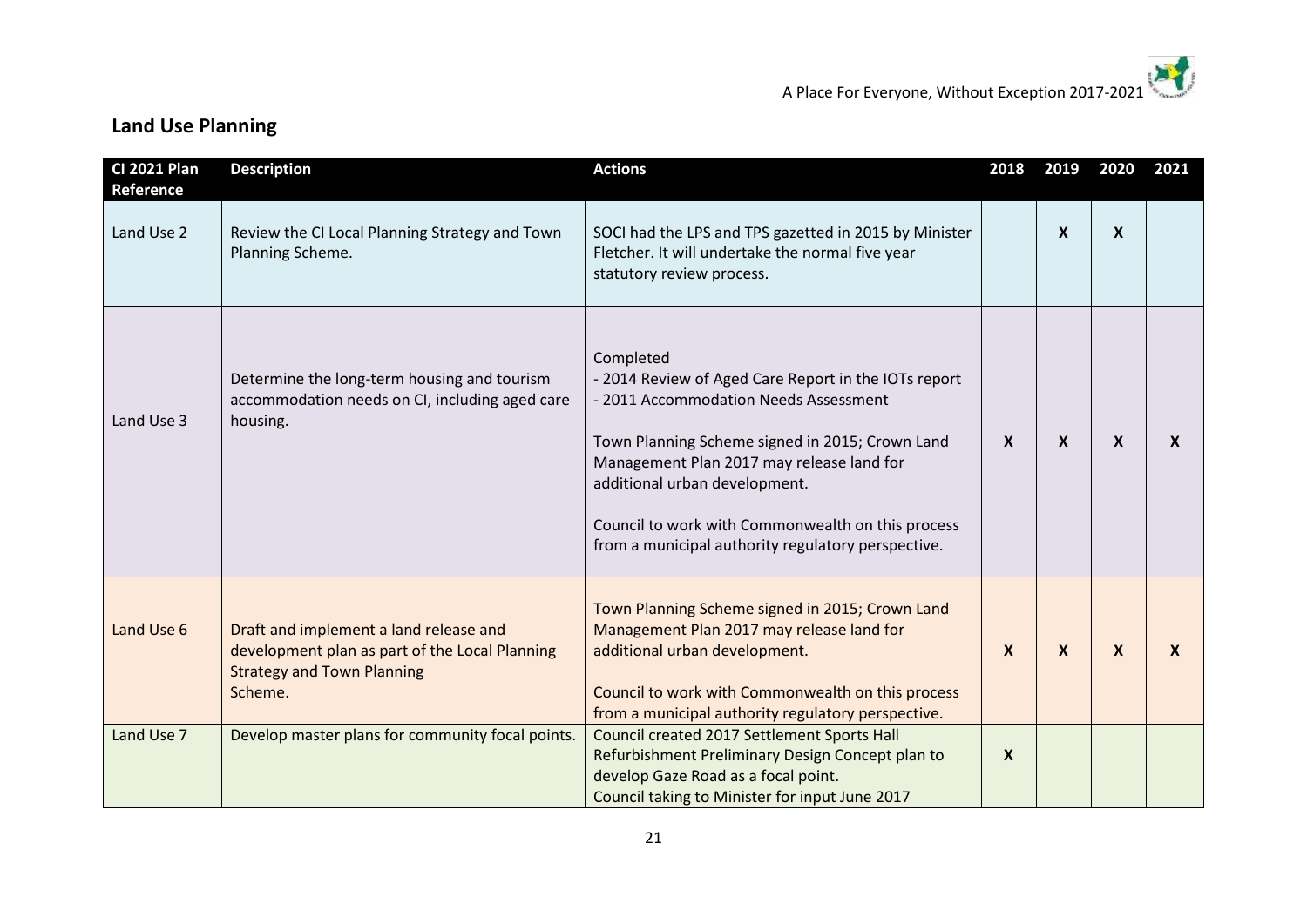## **Infrastructure Planning**

| <b>CI 2021 Plan</b><br><b>Reference</b> | <b>Description</b>                                                                                                                                                                                                                                              | <b>Actions</b>                                                                                                                                                           | 2018                      | 2019 | 2020                      | 2021                      |
|-----------------------------------------|-----------------------------------------------------------------------------------------------------------------------------------------------------------------------------------------------------------------------------------------------------------------|--------------------------------------------------------------------------------------------------------------------------------------------------------------------------|---------------------------|------|---------------------------|---------------------------|
| Infra 1                                 | Establish a priority infrastructure plan for<br>essential development infrastructure that<br>outlines the implementation for key water.<br>Sewerage and drainage works required to<br>support the likley population of the Island<br>over the next 10-15 years. | Council is working with CIP and soon DIRD on the<br>immediate priority of a solution to the Murray Road<br>closure in Drumsite because of erosion damage in the<br>area. | $\boldsymbol{\mathsf{x}}$ | X    |                           |                           |
| Infra 2                                 | Establish a priority infrastructure plan for<br>implementing improvements to access<br>around CI.                                                                                                                                                               | Council seeking Commonwealth funding to seal<br>C'wealth outer road network.<br>Council seeking Commonwealth funding to complete<br>Dual Use Pathway program             | $\boldsymbol{\mathsf{x}}$ | X    | $\boldsymbol{\mathsf{X}}$ | $\boldsymbol{\mathsf{X}}$ |
| Infra 7                                 | Establish a priority works plan for<br>community infrastructure and amenities<br>around Christmas Island                                                                                                                                                        | Council is installing soft fall in community parks in the<br>2017/2018 year.                                                                                             | $\mathbf{x}$              |      |                           |                           |
| Infra 10                                | Develop a BMX track and open air skating<br>park for youth                                                                                                                                                                                                      | Council has applied for BBR funding, and has<br>committed matching funds for outdoor skate park.                                                                         | X                         |      |                           |                           |
| Infra 12                                | Develop experiential opportunities in key<br>areas of natural heritage.                                                                                                                                                                                         | Golf Course Lookout / Phosphate Hill Chinese<br>Cemetery Lookout is having seating and shelter<br>installed                                                              | $\boldsymbol{X}$          |      |                           |                           |
| Infra 14                                | Investigate the opportunity to expand and<br>relocate the Visitor Centre to appropriate<br>central accessible location                                                                                                                                          | 2017 Settlement Sports Hall Concept Plan features a<br>relocation of Visitors Centre to a refurbished Sports<br>Hall. Awaiting Commonwealth input.                       | $\boldsymbol{X}$          |      |                           |                           |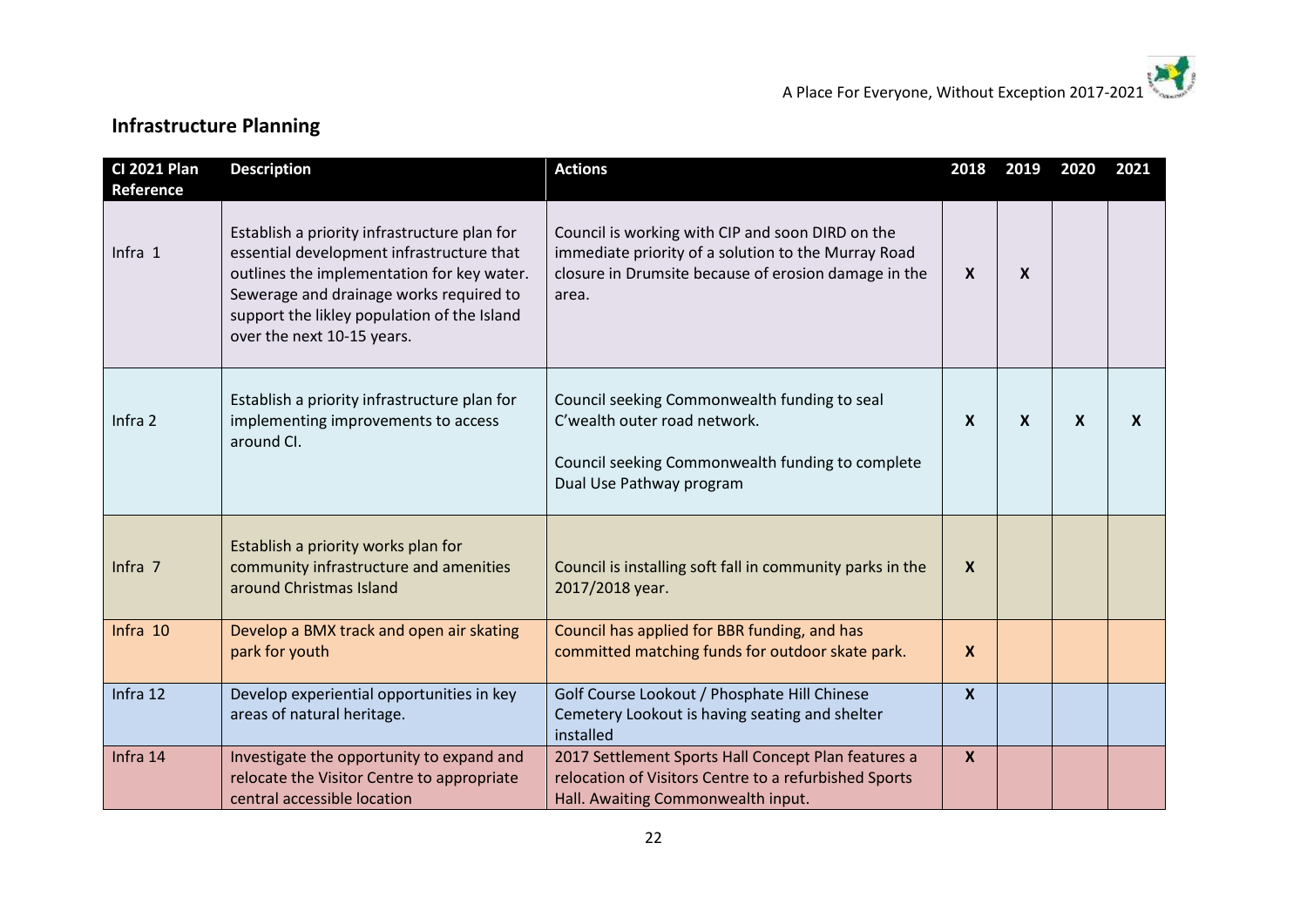

A Place For Everyone, Without Exception 2017-2021

| <b>CI 2021 Plan</b><br>Reference | <b>Description</b>                               | <b>Actions</b>                                                                                                                  | 2018 | 2019 | - 2020 | 2021 |
|----------------------------------|--------------------------------------------------|---------------------------------------------------------------------------------------------------------------------------------|------|------|--------|------|
| Infra 15                         | Implement a historical walk around the<br>island | 'Our Streets Are Our Museums' Christmas Island<br>Street Art plan aims to paint historical scenes on walls<br>in urban areas.   |      |      | χ      |      |
| Infra 19                         | Develop a Light Industrial Area                  | LIA completed in 2017. Three lots of 2000sqm on<br>Quarry Road; potential for large container storage on<br>balance of Lot 555. |      |      |        |      |

#### **Economic Diversification**

| <b>CI 2021 Plan</b><br>Reference | <b>Description</b>                                                                                                                                          | <b>Actions</b>                                                                                                                                                                                                                                                                                                                                                                                                                                                                                                                                                                                               | 2018         | 2019 | 2020 | 2021 |
|----------------------------------|-------------------------------------------------------------------------------------------------------------------------------------------------------------|--------------------------------------------------------------------------------------------------------------------------------------------------------------------------------------------------------------------------------------------------------------------------------------------------------------------------------------------------------------------------------------------------------------------------------------------------------------------------------------------------------------------------------------------------------------------------------------------------------------|--------------|------|------|------|
| Economic Dev 8                   | Develop an investor prospectus for the<br>Island which assists in creating the financial,<br>legal and land base for investment and<br>economic development | Council seeking advice from Dept of Planning on the<br>process for re-zoning Unallocated Crown Land in the<br>CLMP into desired zones; Council also seeking advice<br>on tree clearing sign offs for potential future CLMP<br>sold / leased land.<br>Governance Officer meeting Dept of Planning in Perth,<br>June 2017 on deeloping a procedural framework<br>between SOCI and Dept. of Planning on how the CLMP<br>is to be executed from a regulatory point of view.<br>Council will consider an online prospectus page on its<br>website once protocol has been documented for the<br>above two matters. | $\mathbf{x}$ |      |      |      |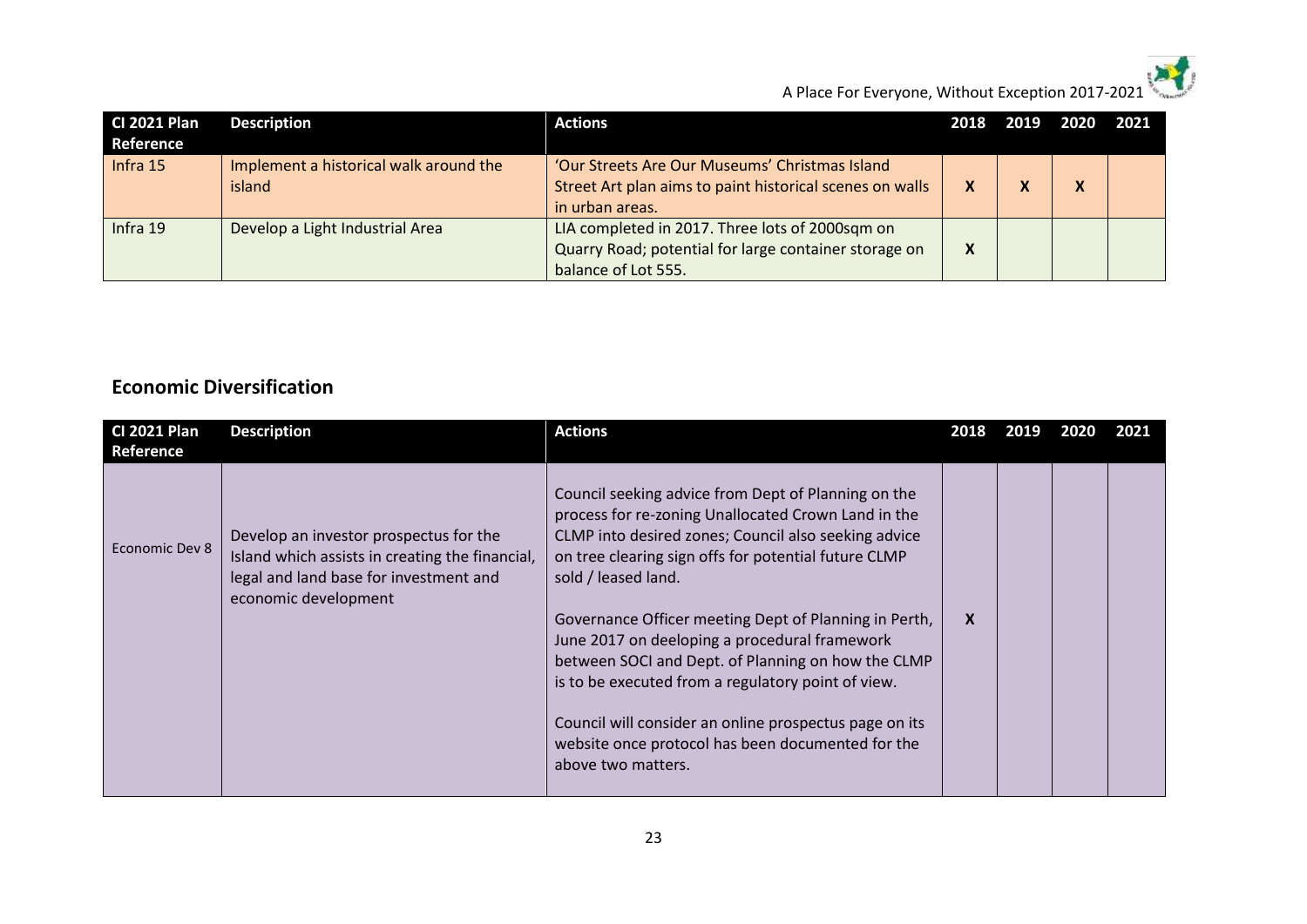## **Protecting the Natural Environment**

| <b>CI 2021 Plan</b><br>Reference | <b>Description</b>                                                                                                                                         | <b>Actions</b>                                                                                                                                                                                                      | 2018 | 2019 | 2020 | 2021 |
|----------------------------------|------------------------------------------------------------------------------------------------------------------------------------------------------------|---------------------------------------------------------------------------------------------------------------------------------------------------------------------------------------------------------------------|------|------|------|------|
| Nat Enviro 2                     | Cat and Rat Management: In collaboration<br>with CIP and othe stakeholders, implement<br>the SOCI Management Plan for cats and rats<br>on Christmas Island | Continue with the management plan.<br>Consider joint funding proposals for eradication<br>programs as per the 2011 joint application with<br>National Parks for the initial Cat Eradication plant and<br>equipment. |      |      |      |      |

## **Community Capacity, Health and Wellbeing**

| <b>CI 2021 Plan</b><br>Reference | <b>Description</b>                                                                                                                                                    | <b>Actions</b>                                                                                                                                                                                                                                                        | 2018 |  | 2021 |
|----------------------------------|-----------------------------------------------------------------------------------------------------------------------------------------------------------------------|-----------------------------------------------------------------------------------------------------------------------------------------------------------------------------------------------------------------------------------------------------------------------|------|--|------|
| C <sub>B5</sub>                  | Develop a calendar of festival and events.<br>Include existing events in an enhanced way,<br>and identify opportunities for new<br>community events and celebrations. | SOCI recognises that its community celebrations are a<br>key element to the tourism offering for CI.<br>Community Services will produce a 2 year cultural<br>calendar on its website, taking into account the lunar<br>dates for cultural and religious observations. | Λ    |  |      |
|                                  | Enhance SOCI's capacity to manage these<br>festivals and events.                                                                                                      | SOCI's Heritage and Cultural Planning Committee to<br>have its charter reviewed; new meeting schedule to<br>be created.                                                                                                                                               |      |  |      |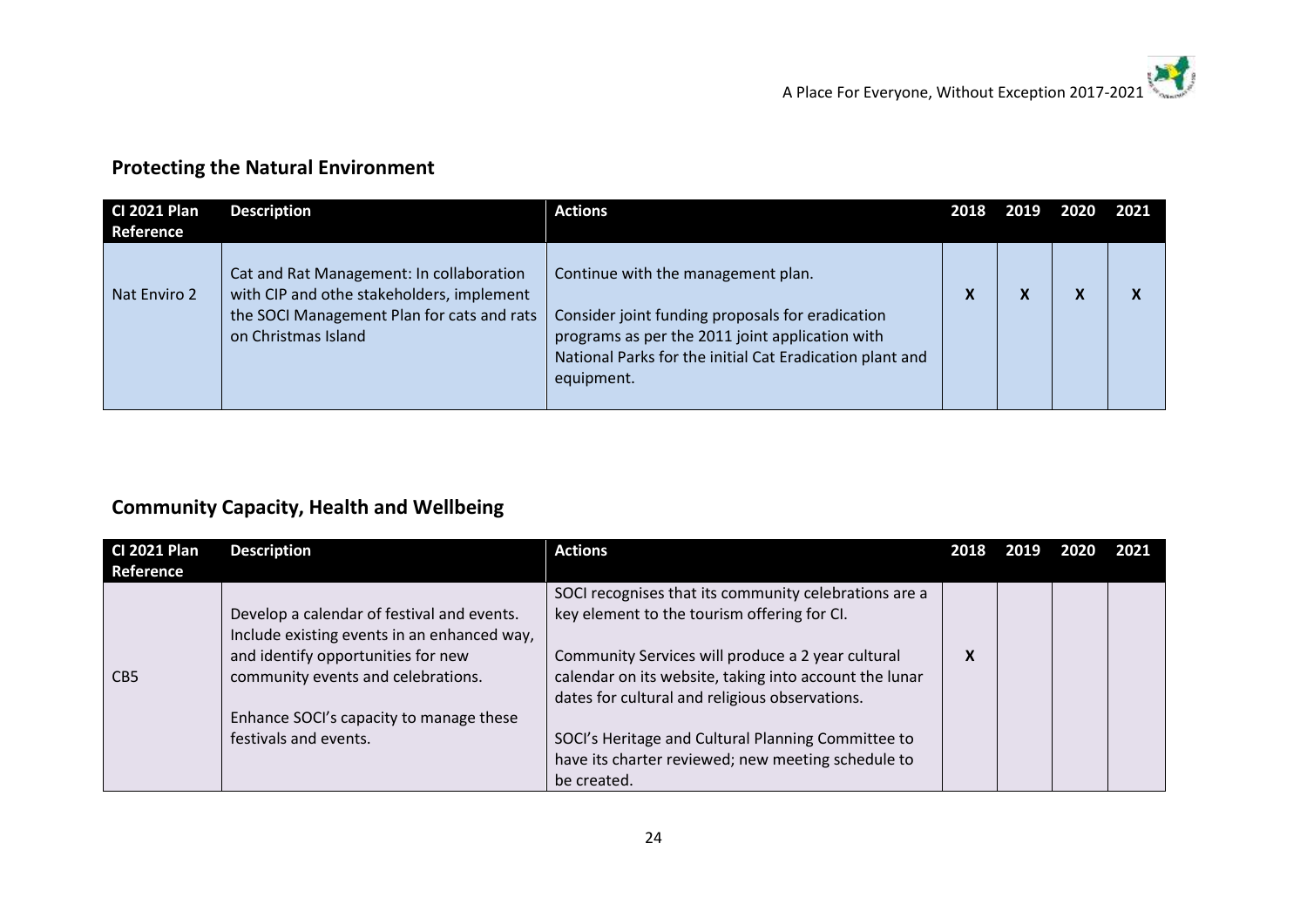xý,

A Place For Everyone, Without Exception 2017-2021

| <b>CI 2021 Plan</b><br>Reference | <b>Description</b>                                                                     | <b>Actions</b>                                                                                                                                                                                                                                                                                                                                                                                                                                                                                                                                           | 2018             | 2019             | 2020 | 2021 |
|----------------------------------|----------------------------------------------------------------------------------------|----------------------------------------------------------------------------------------------------------------------------------------------------------------------------------------------------------------------------------------------------------------------------------------------------------------------------------------------------------------------------------------------------------------------------------------------------------------------------------------------------------------------------------------------------------|------------------|------------------|------|------|
| CB <sub>8</sub>                  | Establish and market the Indian Ocean<br><b>Games sporting festival</b>                | Manager of Rec Services pursued a relationship with<br>Jakarta expatriate sporting clubs as well as joint CKI -<br>CI sporting initiatives from 2015-2017.<br>MRS to continue promoting CI as a hub of exchange<br>for sports and leisure for the region and to provide<br>input in economic development circles on the<br>methods that would assist him in this respect<br>I.e. Cabotage restriction lifting, flight scheduling.                                                                                                                        | $\boldsymbol{X}$ |                  |      |      |
| CB <sub>9</sub>                  | Develop a welcome package for all new<br>residents and working visitors to the Island. | Shire Community Services team to develop an<br>information packageg for new arrivals to the island,<br>outlining operning times of stores, flight schedule<br>information, emergency information, cyclone<br>awareness, list of social and cultural groups, worship<br>options, how to vote federally / locally, driver's license<br>details, utilities connection, shipping and logistics<br>assistance etc.<br>This aims to assist new arrivals at other agencies (such<br>as AFP, CIDHS) and augment any induction<br>information that that may have. | X                |                  |      |      |
| HWB1                             | Determine Aged Care needs on island                                                    | Shire acquired version 1 of the Aged Care Report;<br>Council to assess what like services are available in<br>regional WA as well as Norfolk Island and consult with<br>community stakeholders on an agreed way forward.                                                                                                                                                                                                                                                                                                                                 | $\boldsymbol{X}$ | $\boldsymbol{X}$ |      |      |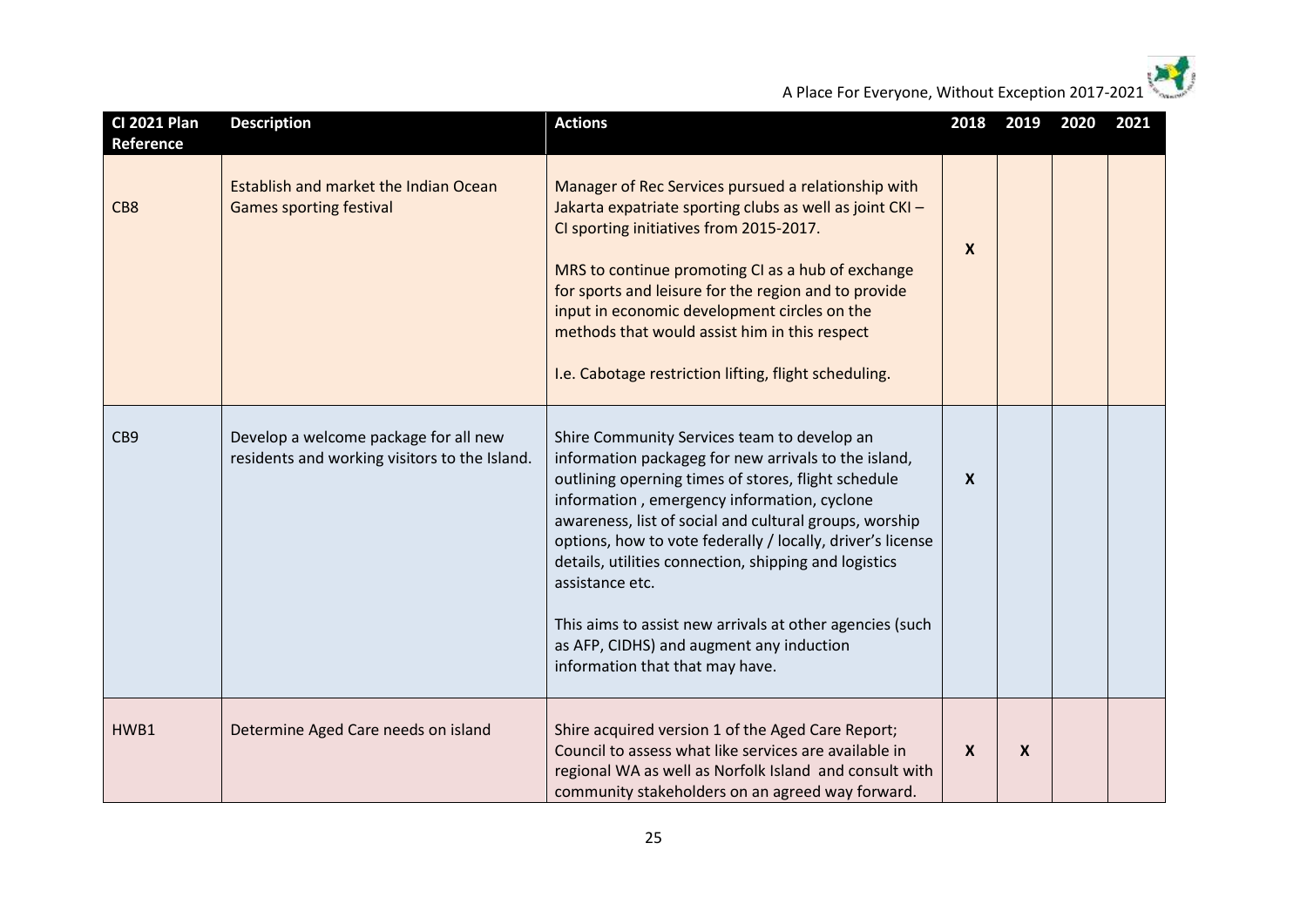xý,

A Place For Everyone, Without Exception 2017-2021

| <b>CI 2021 Plan</b><br>Reference | <b>Description</b>                                                                                                                                                           | <b>Actions</b>                                                                                                                                                                                                                                                                                                                                                                                                                             | 2018             | 2019                      | 2020 | 2021         |
|----------------------------------|------------------------------------------------------------------------------------------------------------------------------------------------------------------------------|--------------------------------------------------------------------------------------------------------------------------------------------------------------------------------------------------------------------------------------------------------------------------------------------------------------------------------------------------------------------------------------------------------------------------------------------|------------------|---------------------------|------|--------------|
| HWB4                             | Work closely with community groups to<br>foster cultural activities and the arts on the<br>island.                                                                           | Shire to continue Community Assistance Grants<br>program as the peak annual funding program on<br>Christmas Island for cultural and arts activities on<br>Christmas Island.                                                                                                                                                                                                                                                                | $\boldsymbol{X}$ | $\boldsymbol{\mathsf{X}}$ | X    | $\mathsf{x}$ |
| HWB5                             | Implement the Sports and Recreation<br>Development Plan                                                                                                                      | Manager of Recreation Services to review the 2013 CI<br>Sports and Recreation Strategic Plan, noting that<br>many items have been actioned and new<br>opportunities have presented themselves in recent<br>years.<br>Council to adopt and fund priority goals in the revised<br>plan.                                                                                                                                                      |                  | $\boldsymbol{\mathsf{X}}$ |      |              |
| <b>HWB12</b>                     | Ensure that appropriate knowledge and<br>funding is directed to the maintenance of<br>Christmas Island's cultural and religious<br>infrastructure, including Chinese Temples | Council is pursuing the 'Our Streets are Our Museums'<br>street mural program to conceptualise interpretation<br>of the cultural assets of the island on the urban<br>landscape.<br>Council in conjunction with various Temple<br>Committees have developed the 'CI Temple Book'<br>Program which will serve to raise funds for<br>maintenance of temples.<br>Council to approach DIRD on other fundraising ideas<br>for the temple tiling | $\boldsymbol{X}$ |                           |      |              |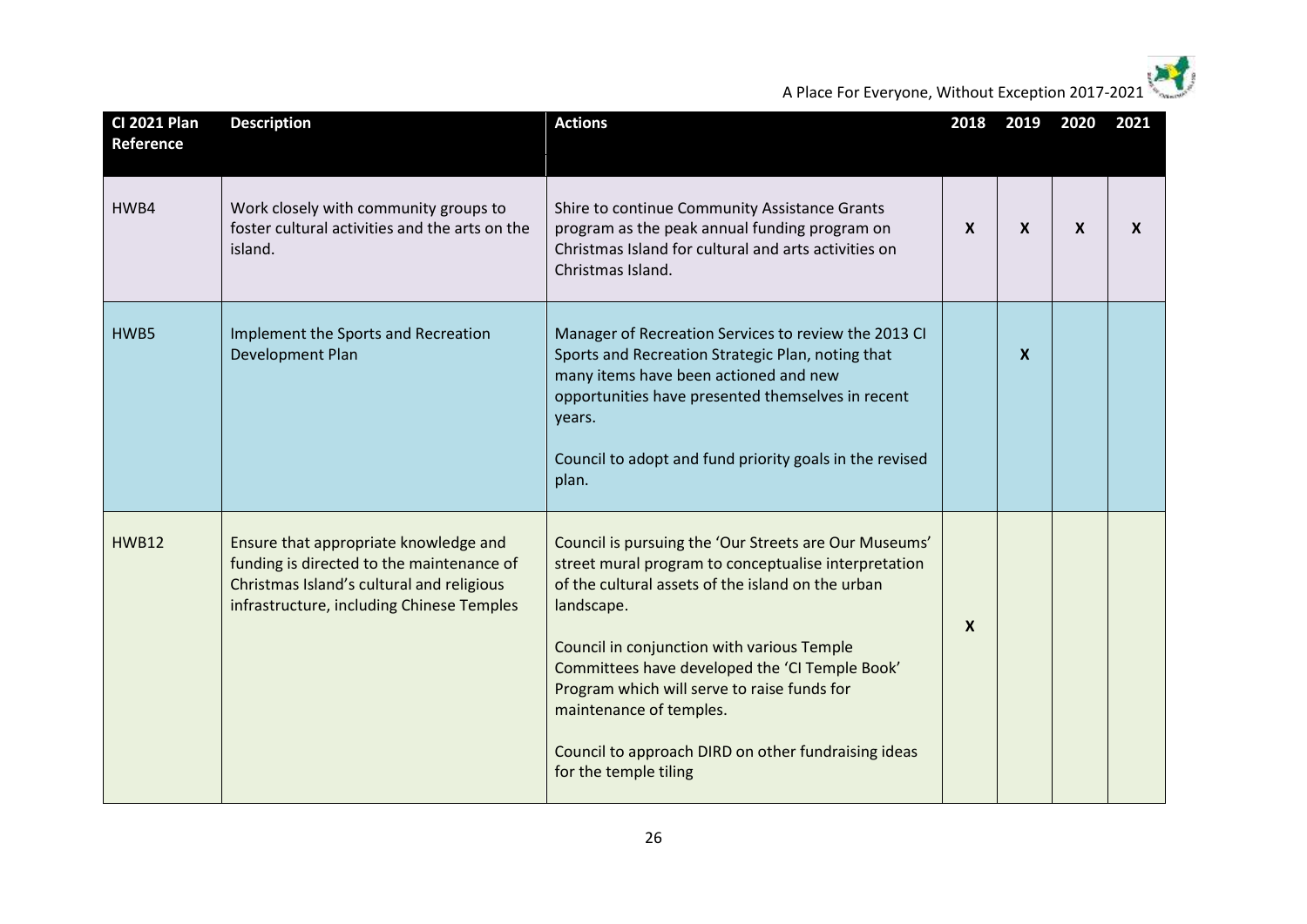

A Place For Everyone, Without Exception 2017-2021

| <b>CI 2021 Plan</b><br>Reference | <b>Description</b>             | <b>Actions</b>                                                                                        | 2018 2019 | 2020 2021 |  |
|----------------------------------|--------------------------------|-------------------------------------------------------------------------------------------------------|-----------|-----------|--|
| CC <sub>5</sub>                  | Update the Community Directory | Community Services to create and maintain a page in<br>the shire website for the Community Directory. |           |           |  |

## **Governance and Institutional Capacity**

| <b>CI 2021 Plan</b><br><b>Reference</b> | <b>Description</b>                                                                                                                                                              | <b>Actions</b>                                                                                                                                                                                                                                       | 2018             | 2019             | 2020                      | 2021                      |
|-----------------------------------------|---------------------------------------------------------------------------------------------------------------------------------------------------------------------------------|------------------------------------------------------------------------------------------------------------------------------------------------------------------------------------------------------------------------------------------------------|------------------|------------------|---------------------------|---------------------------|
| G1                                      | Work with the community to establish a<br>community scoreccard system (or similar)<br>for the ongoing monitoring and evlauation<br>of the Shire's service delivery performance. | SOCI to make available on website the list of goals in<br>'Key Points of Corporate Business Plan' and update<br>progressed items.                                                                                                                    | X                |                  |                           |                           |
| G <sub>2</sub>                          | Develop a memorandum of agreement<br>between SOCI and DIRD with a focus on<br>joint planning, communication, info sharing<br>and collaboration on key projects.                 | Several major SOCI - DIRD programs in place<br>Murray Road Drumsite erosion<br>a)<br>CRA roads grant<br>b)<br>Crown Land Management Plan execution<br>C)<br>SOCI to continue having fortnightly meetings with<br>DIRD Canberra on progress of items. | X                | $\boldsymbol{x}$ | $\boldsymbol{\mathsf{x}}$ | $\boldsymbol{\mathsf{x}}$ |
| G <sub>3</sub>                          | Initial continual improvement program for<br>Council local laws, policies and<br>management processes                                                                           | Underway with employment of Governance Officer at<br>SOCI since 2014                                                                                                                                                                                 | $\boldsymbol{x}$ | X                | X                         | $\boldsymbol{\mathsf{x}}$ |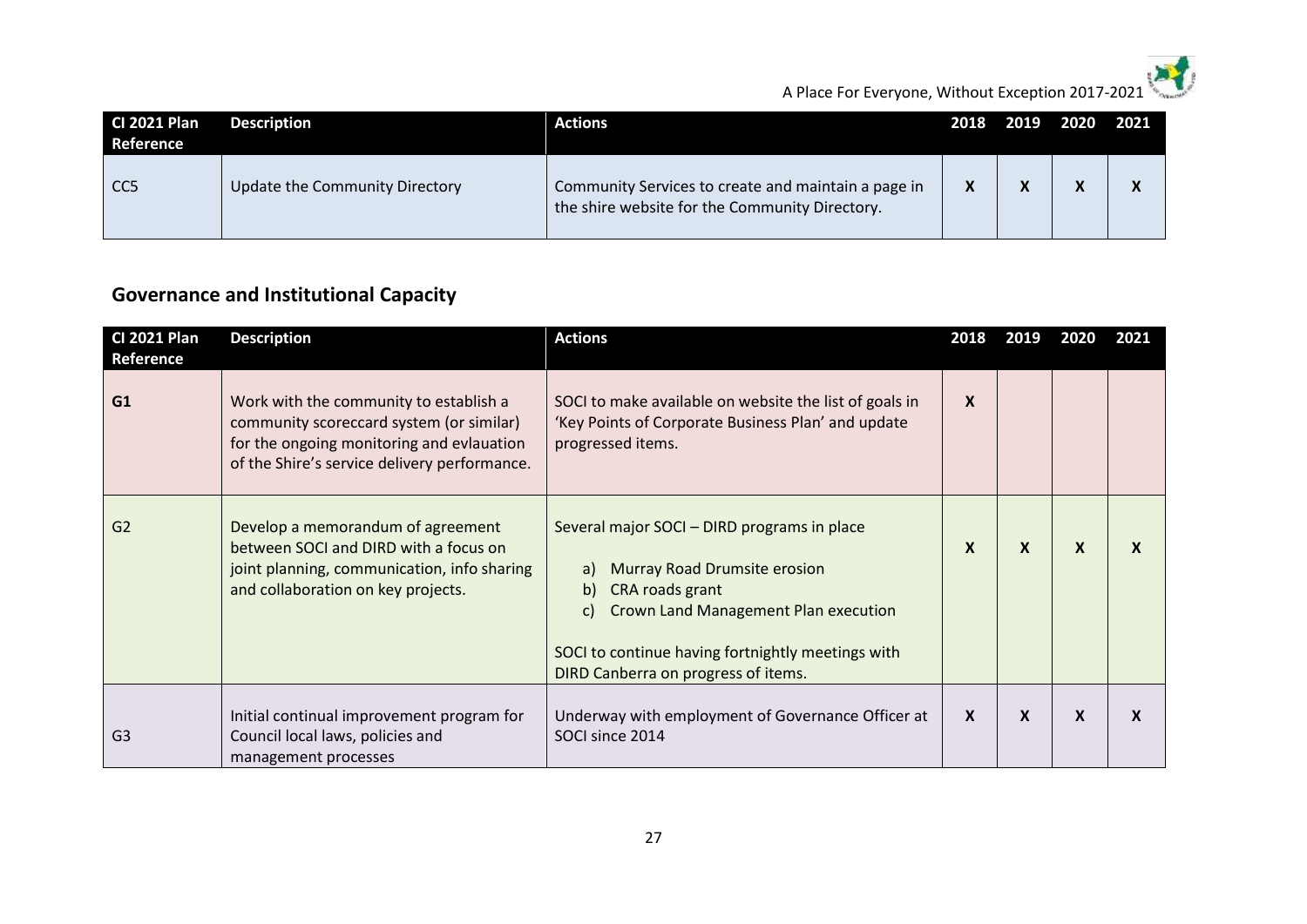## **Four Year Financial Forecast**

Source: SOCI Long Term Financial Plan 2013-2028, UHY Haines Nortons

|                                                      | 2017-18<br>\$ | 2018-19<br>Ś | 2019-20<br>Ś  | 2020-21<br>\$ | 2021-22<br>Ś |
|------------------------------------------------------|---------------|--------------|---------------|---------------|--------------|
| <b>CURRENT ASSETS</b>                                |               |              |               |               |              |
| <b>Unrestricted Cash</b><br>and Equivalents          | 537,594       | 537,594      | 537,594       | 537,594       | 537,594      |
| <b>Restricted Cash and</b><br><b>Cash Equivalent</b> | 4,079,767     | 4,080,639    | 4,418,089     | 4,620,193     | 4,785,351    |
| Non-Cash<br>Investments                              | 16,483        | 16,483       | 16,483        | 16,483        | 16,483       |
| <b>Trade and Other</b><br><b>Receivables</b>         | 351,540       | 351,540      | 351,540       | 351,540       | 351,540      |
| <b>Inventories</b>                                   | 1,620         | 1,620        | 1,620         | 1,620         | 1,620        |
| <b>TOTAL CURRENT ASSETS</b>                          | 4,987,004     | 4,987,876    | 5,325,326     | 5,527,430     | 5,692,588    |
| <b>NON-CURRENT ASSETS</b>                            |               |              |               |               |              |
| <b>Other Receivables</b>                             | 56,825        | 56,825       | 56,825        | 56,825        | 56,825       |
| Inventories<br><b>Property Plant and</b>             | ٥             | о            | 0             | 0             | 0            |
| Equipment                                            | 8,753,993     | 8,258,629    | 7,713,810     | 7,103,740     | 6,649,509    |
| Infrastructure                                       | 94,896,138    | 98,512,534   | 101,047,715   | 109,322,152   | 114,045,148  |
| <b>TOTAL NON-CURRENT</b><br><b>ASSETS</b>            | 103,706,956   | 106,827,988  | 108,818,350   | 116,482,717   | 120,751,482  |
| <b>TOTAL ASSETS</b>                                  | 108,693,960   | 111,815,864  | 114, 143, 676 | 122,010,147   | 126,444,070  |
| <b>CURRENT LIABILITIES</b>                           |               |              |               |               |              |
| <b>Trade and Other</b>                               | 872,212       | 872,212      | 872,212       | 872,212       | 872,212      |
| Payables<br><b>Current Portion of</b>                |               |              |               |               |              |
| <b>Long-term Liabilities</b>                         | 0             | 0            | 0             | ٥             | 0            |
| <b>Provisions</b>                                    | 1,040,798     | 1,040,798    | 1,040,798     | 1,040,798     | 1,040,798    |
| <b>TOTAL CURRENT</b><br><b>LIABILITIES</b>           | 1,913,010     | 1,913,010    | 1,913,010     | 1,913,010     | 1,913,010    |
| <b>NON-CURRENT</b>                                   |               |              |               |               |              |
| <b>LIABILITIES</b>                                   |               |              |               |               |              |
| Long-term<br><b>Borrowings</b>                       | 0             | 0            | ٥             | ٥             | 0            |
| <b>Provisions</b>                                    | 48.340        | 48,340       | 48,340        | 48,340        | 48,340       |
| <b>TOTAL NON-CURRENT</b><br><b>LIABILITIES</b>       | 48,340        | 48,340       | 48,340        | 48,340        | 48,340       |
| <b>TOTAL LIABILITIES</b>                             | 1,961,350     | 1,961,350    | 1,961,350     | 1,961,350     | 1,961,350    |
| <b>NET ASSETS</b>                                    | 106,732,610   | 109,854,514  | 112,182,326   | 120,048,797   | 124,482,720  |
|                                                      |               |              |               |               |              |
| <b>EQUITY</b>                                        |               |              |               |               |              |
| <b>Retained Surplus</b>                              | 21,322,622    | 20,995,829   | 19,434,302    | 23,478,758    | 23,876,620   |
| Reserves - Cash<br><b>Backed</b>                     | 4,114,792     | 4,115,664    | 4,453,114     | 4,655,218     | 4,820,376    |
| Reserves -<br><b>Revaluation</b>                     | 81,295,196    | 84,743,021   | 88,294,910    | 91,914,821    | 95,785,724   |
| <b>TOTAL EQUITY</b>                                  | 106,732,610   | 109,854,514  | 112,182,326   | 120,048,797   | 124,482,720  |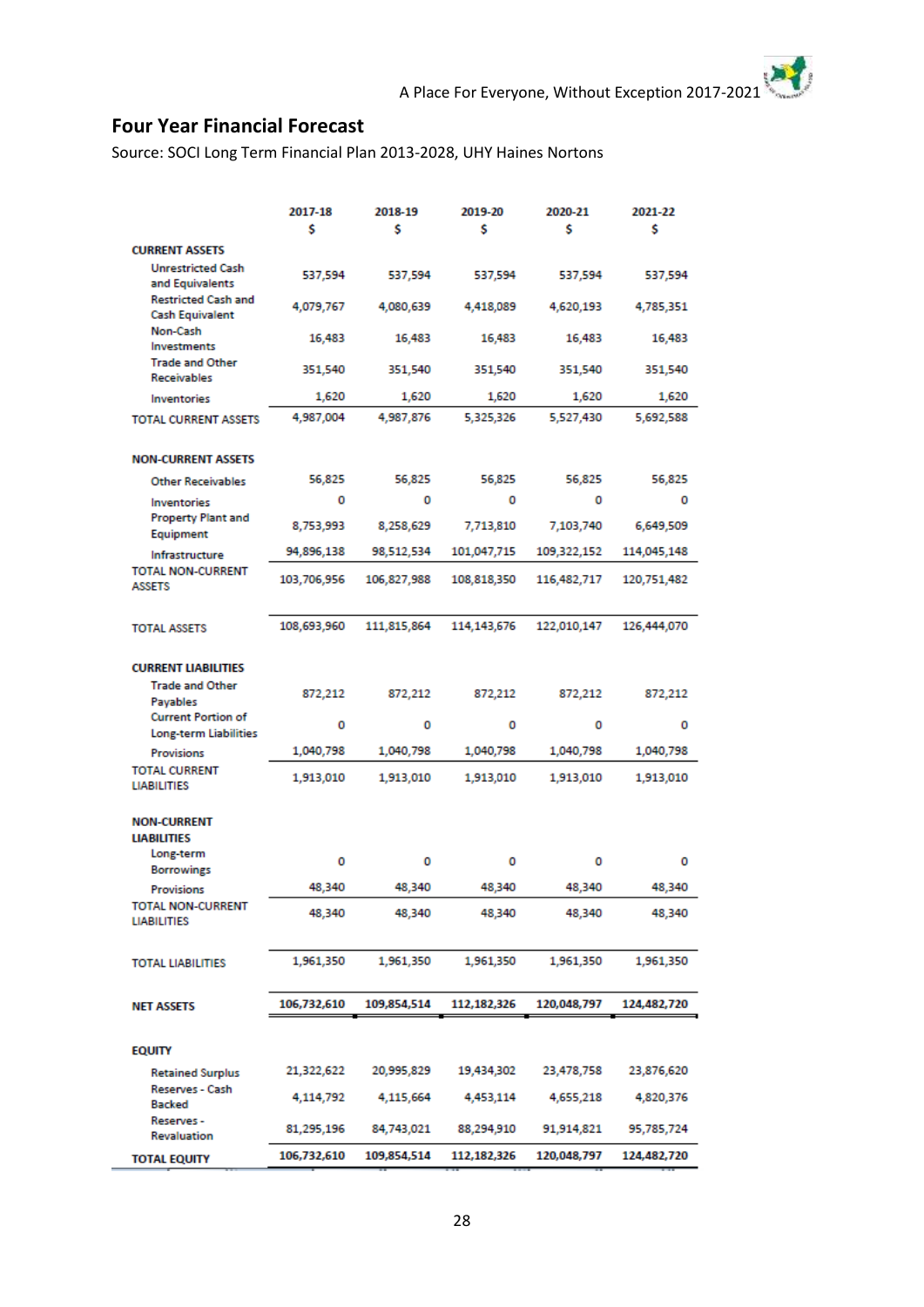#### **How Will We Know If The Plan is Succeeding?**

The two main visions for this Corporate Business Plan is "A Tourism Ready Footing" and "Road Asset Management Focus." Both of these visions will be monitored, evaluated and assessed differently.

#### **Measuring "A Tourism Ready Footing."**

#### **A Tourism Ready Footing Programs**

- i) Dual Use Pathway Program
- ii) Streetscapes
- iii) Sport and Recreation Facilities
- iv) Sports Hall Foreshore Development
- v) Local Festival Calendar Support
- vi) Accessibility Improvements

Council will engage the CI 2021 Planning Forum in a facilitated discussion to discuss the above six items in the Corporate Business Plan that seeks to achieve "*A Tourism Ready Footing."*

As Council is prioritising resources these six items, the Planning Forum's feedback will be incorporated into execution of the identified items as Council deems necessary.

At the end of 2018/19, Council will engage the CI 2021 Planning Forum and ask for members to assess the progress that Council has made to put the island on "A Tourism Ready Footing" across the six items in the Corporate Business Plan.

The Shire will then assess the results and budget accordingly in annual reviews prior to the Annual Budget being adopted throughout the four year Corporate Business Plan period.

Elements of the "A Tourism Ready Footing" and "Road Asset Management Focus" will be reviewed by Council throughout the four year period accordingly according to changes in funding envelope and other elements in the external envelope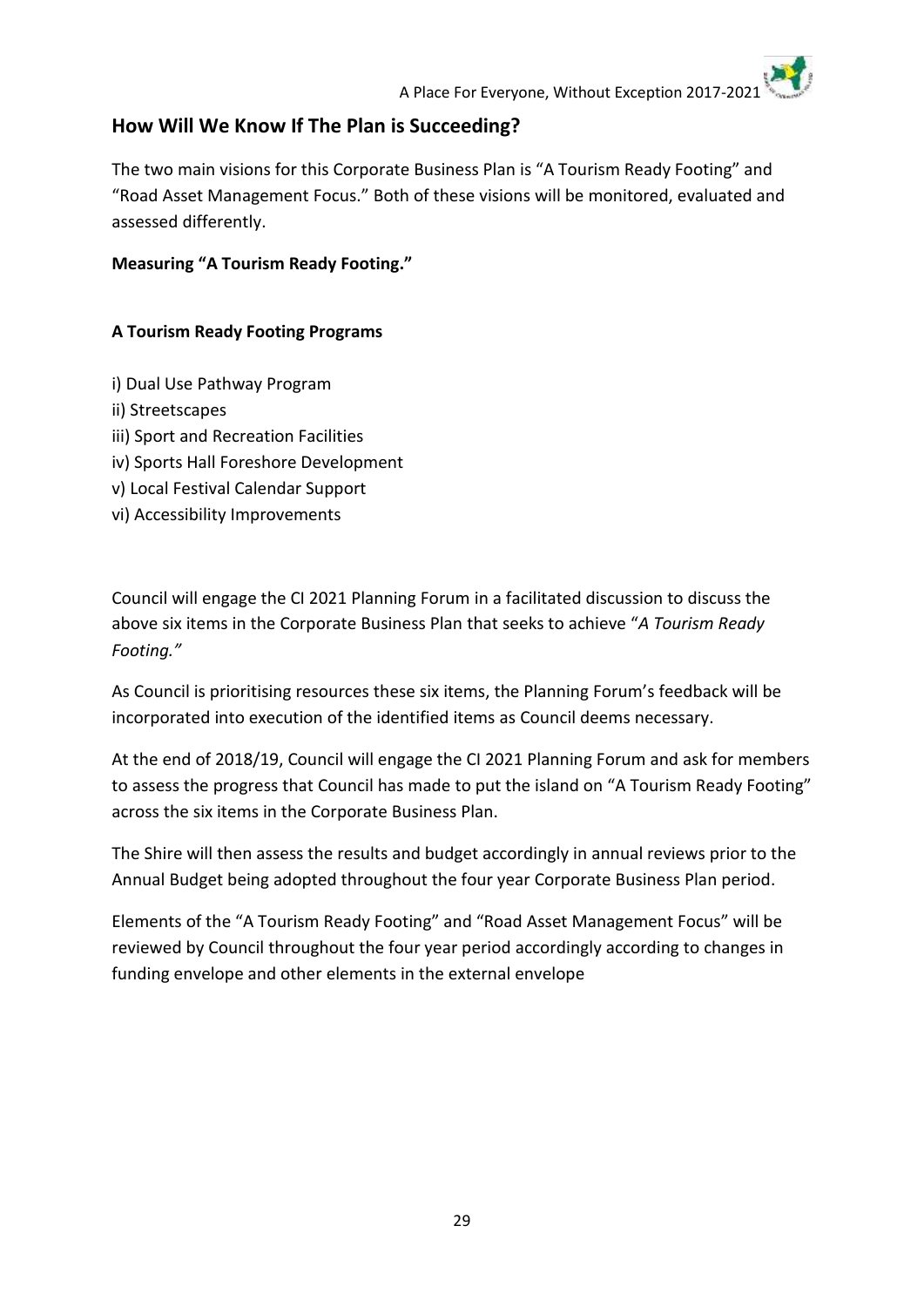#### **Measuring a "Road Asset Management Focus"**

#### **Road Asset Management Focus**

- i) Murray Road Drumsite
- ii) Outer Road Network Management

Council will progress the Murray Road Drumsite program in conjunction with DIRD and CIP pending geological technical survey results expected to be finalised in 2017.

Council will reconvene the Commonwealth Roads Authority Grant committee with the Shire, DIRD, CIP and National Parks.

It will review the charter of the CRA Committee in line with the new Benchmark Study program that dictates the Commonwealth Outer Road Network and commit to a new meeting schedule for 2017/18.

Benchmark Study method of roads funding requires monthly acquittals and sign offs by DIRD to previous month's progress; this means that the only method of attaining additional funding in the \$600,000 annual work order is to complete tasks to DIRD's satisfaction on a monthly basis.